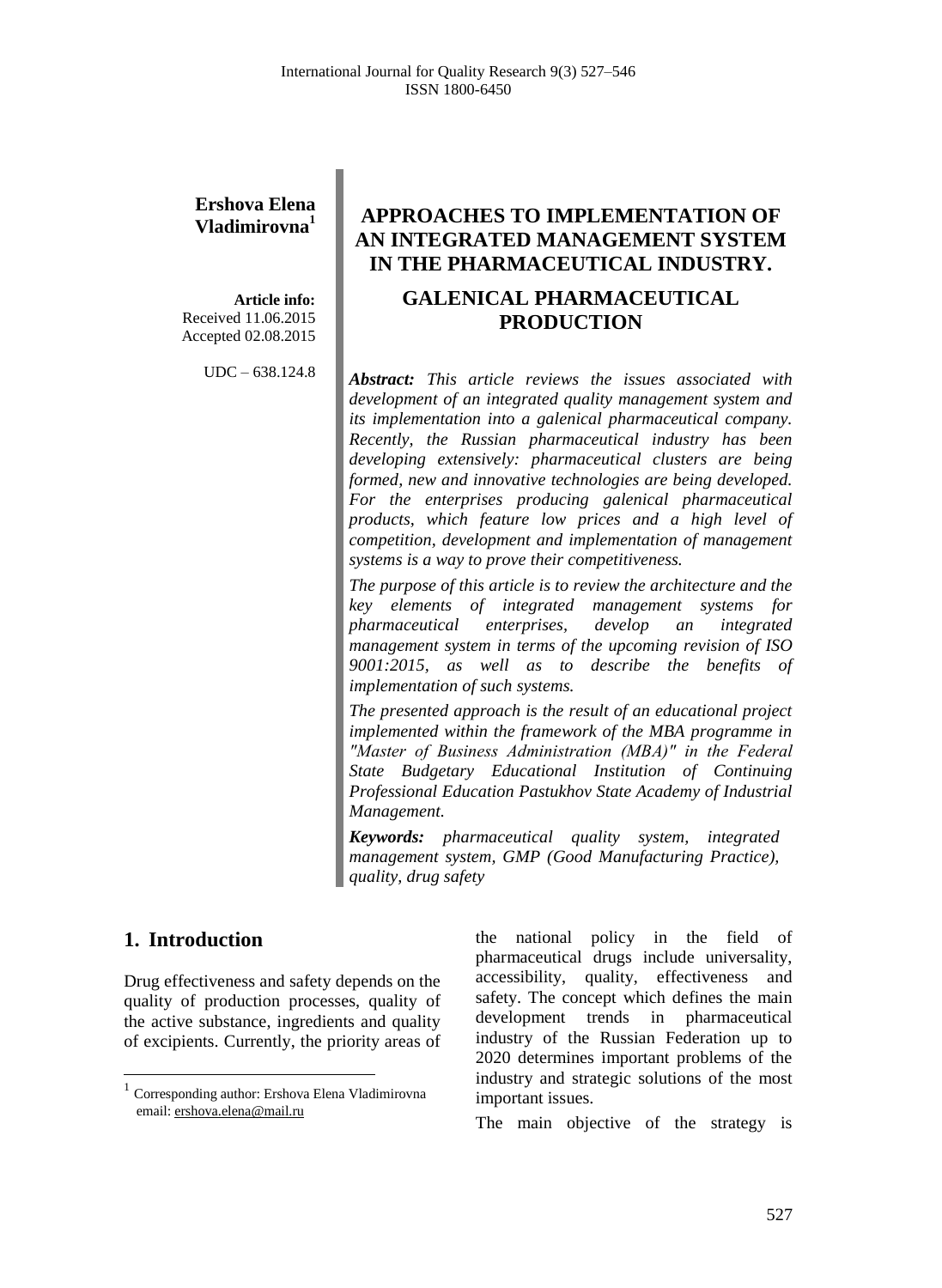

transition to a new model of development of the Russian pharmaceutical industry, including:

- update of the Russian standards on drug development and production in line with the international requirements;
- raising profile of the domestic pharmaceutical industry in the international market, support of Russian drug export;
- restructuring and technological reequipment of the Russian pharmaceutical companies;
- creation of a training base for specialists in the pharmaceutical industry, including development and use of new training programmes in accordance with the Russian and international standards.

For the last decade, we've gained enough experience with regard to implementation of different approaches and concepts for development of management systems and quality management in practical activities of the domestic pharmaceutical industry enterprises. Prospects of researches in the field of drug safety and quality control in the process of their production, sale and consumption remain topical. This trend is directly related to the toughening drug market conditions and constantly increasing consumer requirements with regard to special features, properties and characteristics of specific drugs.

To date, the domestic pharmaceutical enterprises have made substantial progress towards implementation and certification of quality management systems, environmental management systems, occupational health and safety management systems. At the same time, implementation and usage of such functionally separate systems at enterprises poses the problem of their coordination, harmonization, i.e. their integration. Various approaches to enterprise management used in the modern theory and practice (combined, integration, marketing, functional, dynamic, regulatory and administrative approaches) are applied for arrangement of individual management systems without regard to their relationships

and interaction. Therefore, the issue of implementation of integrated management systems for improvement and harmonious development of organizational management in enterprises is especially acute.

In his book, *Management Challenges for the 21st Century*, Peter F. Drucker outlines: "Operating results of any organization exist outside such organization, in the external environment... While management is aimed at the results that the organization achieves in the external environment. The scope of attention and responsibility of management includes everything that in any way affects performance of the organization and efficiency of its operations: inside and outside the organization." (Drucker, 2000)

Analysis of successful development of pharmaceutical companies of the major economies has shown that to achieve the goals of management development, European quality management methods are used, quality systems in accordance with international standards ISO 9000, GMP, GLP, GCP, etc. are implemented and certified.

The purpose of this article is to analyze adoption of the integrated management system based on ISO 9001:2008, GMP, ISO 14001:2004, OHSAS 18001:2007, etc. by the domestic pharmaceutical enterprises.

The quality management system developed according to ISO 9001 differs from the other systems (ISO/IEC 14001, 2004; ISO/IEC 22000, 2005b; HACCP) primarily by approach targeted at meeting the needs of clients, where other systems also apply to other stakeholders such as government agencies, the public, community, consumer groups and conscious investors. That is why the premises of the implementation of integrated management systems can meet the requirements of many stakeholders (Figure 1). (Nowicki *et al*., 2013)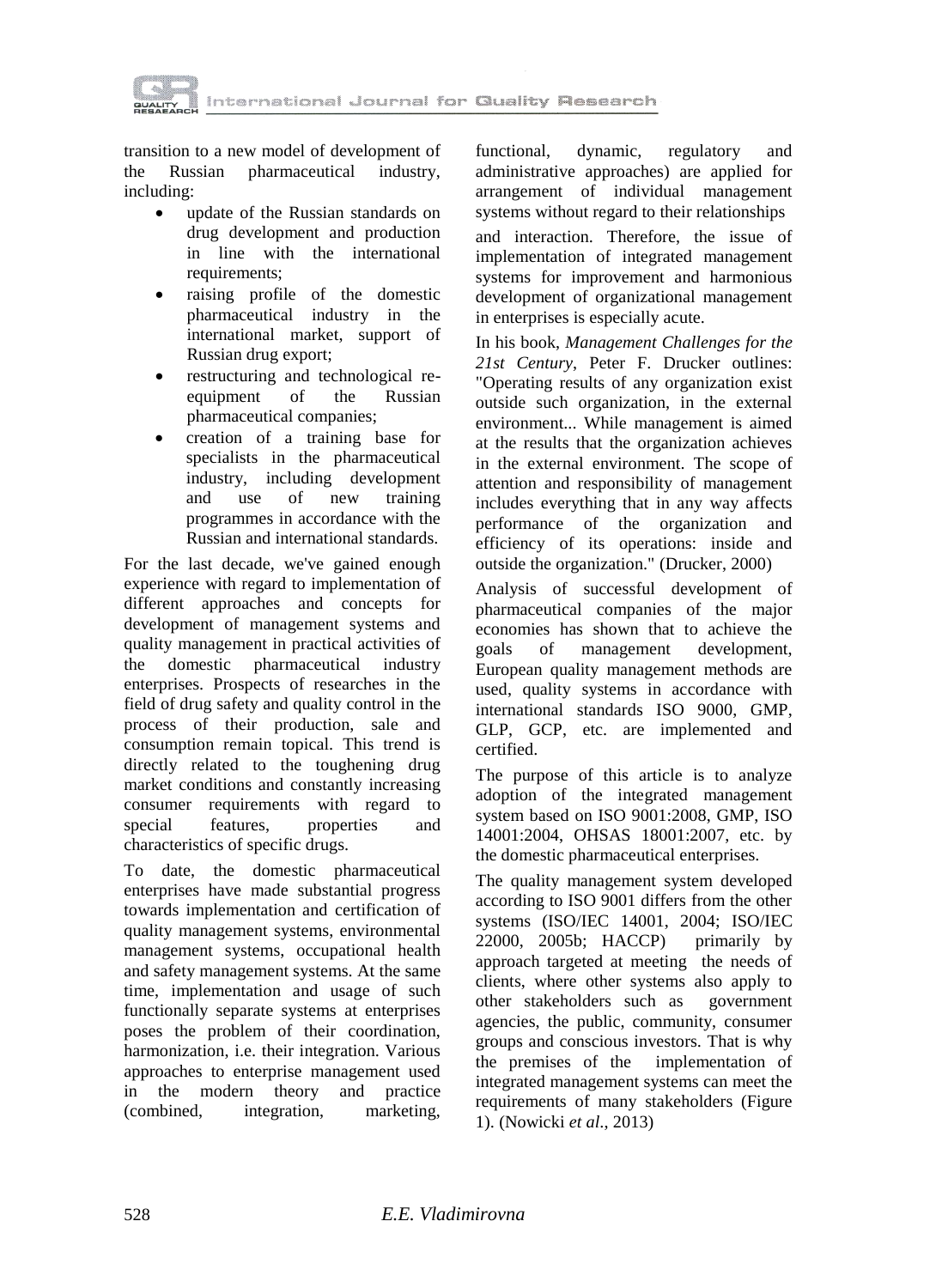

Diversity of management systems and standards applied for their development relates to various areas of activities: quality, environment, occupational health and safety, social responsibility, etc. In recent years, development of management systems is performed taking into account industry characteristics which affect such areas as safety of drugs, food, power supply, etc.

For the last several decades, Russian pharmaceutical companies and organizations have been extensively involved in implementation of quality management systems. The main motive of the introduction of these systems is improvement of enterprise management

quality and ensuring more efficient development.

Quality management today is a hallmark of every pharmaceutical company which enters the market. It combines interrelated processes, human resources, process inputs and outcomes, programmes of continuous improvement. A characteristic feature of the modern approaches to quality management is the fact that the requirements are imposed not directly to product quality but to the management system, which, in turn, is designed to provide a predictable and stable level of product quality, production process and the company operations in general.



**Figure 1.** Interaction between the IPMS and stakeholders

A pharmaceutical quality system must ensure that:

- products are designed to meet all requirements and standards;
- all production and control operations are documented in accordance with the rules of the standard;
- responsibilities and authorities are clearly defined;
- activities for production, supply and use of appropriate raw and packaging materials are performed;
- intermediate products and processes, as well as validation, are being monitored;
- supervision and inspection of finished products is carried out in accordance with the standards and the applicable legislation;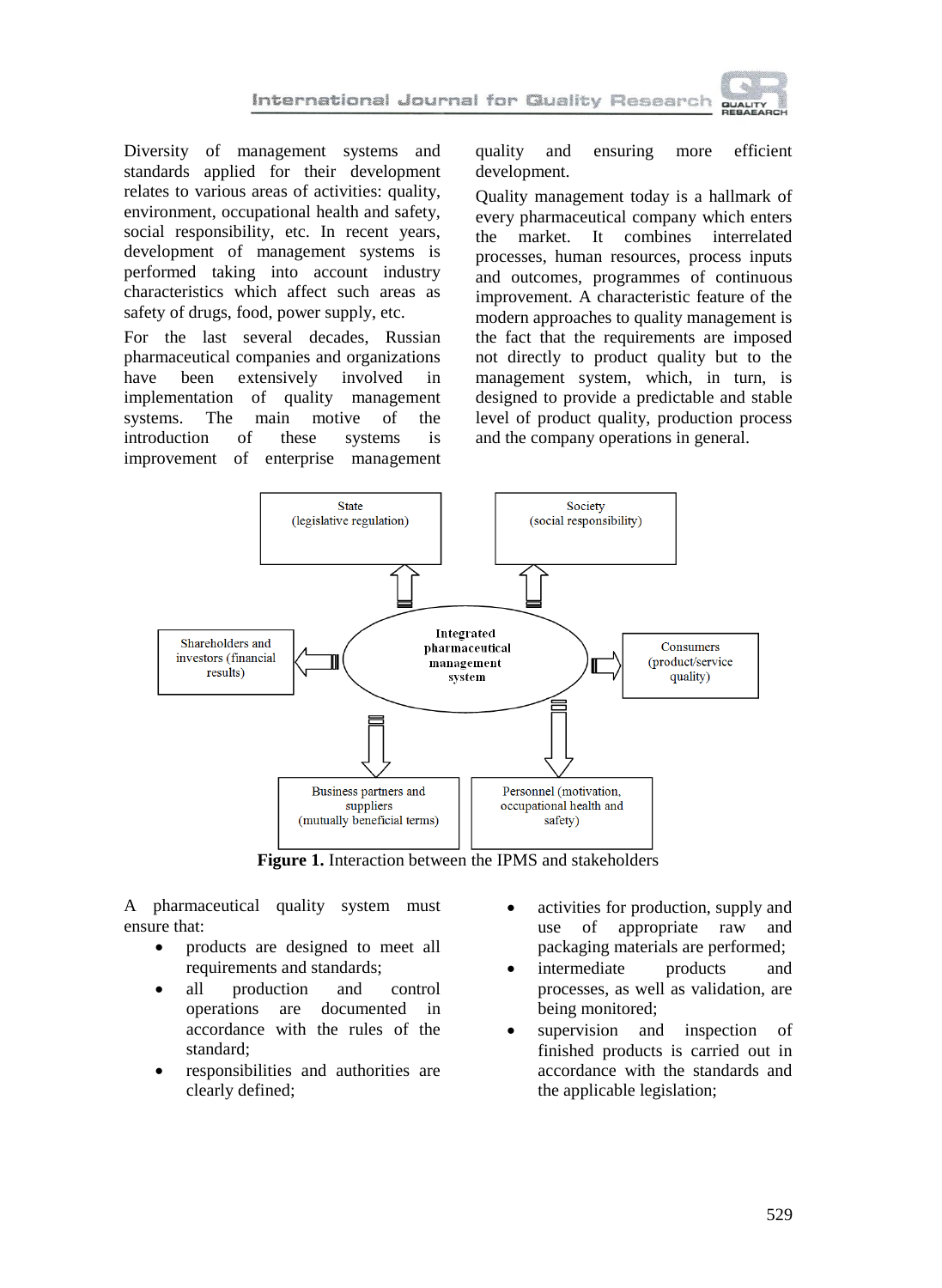

• there is a procedure for selfinspection and/or quality audit which provides regular evaluation of efficiency and suitability of the quality assurance system.

# **2. Characteristics of Integrated Management Systems**

A quality management system is a part of a single integrated pharmaceutical company's management system aimed at achieving results in line with the objectives with regard to quality to meet the needs, expectations and demands of customers and other stakeholders. Different parts of the quality management system can be integrated into a single management system which uses common elements. This can facilitate planning, resource allocation, definition of complementary objectives and evaluation of the overall performance of the organization. (Tatarnikov, 2011)

The objective of arranging an integrated management system of a pharmaceutical enterprise is creation of joint documented subsystems for quality management, risk management, product safety, environment safety, occupational health and safety, project management, etc., as well as their adjustment in terms of corporate management of the enterprise. To meet the legal and market requirements, pharmaceutical companies around the world are forced to implement several management systems simultaneously. Otherwise, it's difficult to find trading partners, chances to participate in tenders are quite low, etc.

The term "Integrated Management System" was adopted by the management practices of enterprises in the late 90s of the last century due to the development of systems meeting the requirements of several international standards (both official and those that became de facto) of management system - MSS (Management System Standard). The integration of management systems has become a natural stage of their operation, creating opportunities for sustainable development of organizations all over the globe. (Guseva, 2003)

An integrated management system shall be understood to mean a system that meets requirements of two or more international standards and functions as a single unit.

The study of theoretical material on the issues of disclosure of integrated management system helped formulate a number of definitions of IMS stated by domestic scientists and researchers (Table 1).

| Author                                    | <b>Integrated Management System Definition</b>                                                                                                                                                                                                                                                                                                                          |
|-------------------------------------------|-------------------------------------------------------------------------------------------------------------------------------------------------------------------------------------------------------------------------------------------------------------------------------------------------------------------------------------------------------------------------|
| Invats N<br>$($ Invats, 2012 $)$          | Integration means creating a single organizational structure, in which each sub-system<br>maintains its purpose and integrity                                                                                                                                                                                                                                           |
| Svitkin M.Z.<br>(Svitkin, 2004)           | Integrated Management System should be considered as a part of the general company<br>management that meets two or more international management system standards and<br>functions as a single unit.                                                                                                                                                                    |
| Gafforova E.B.<br>(Gafforova, 2010)       | Integrative Management System (IMS) of a company is an integrated set of interrelated<br>elements of management (objects, entities, functions), interacting within a unified<br>structure and overall management mechanism to achieve enterprise objectives in meeting<br>the balanced requirements of stakeholders and the ongoing development of the<br>organization. |
| Gorbashko E.A.<br>(Gorbashko, 2009)       | Integrated Management System is considered as enterprise's management system<br>operating in accordance with the requirements of two or more international management<br>system standards.                                                                                                                                                                              |
| Vasilevskaya S.V.<br>(Vasilevskaya, 2010) | Integrated Management System is a big target system aimed at performing a specified<br>function needed to achieve business objectives. An efficient IMS is a synthetic system<br>that combines the best implemented approaches, practices and tools.                                                                                                                    |

**Table 1.** Integrated Management System Definition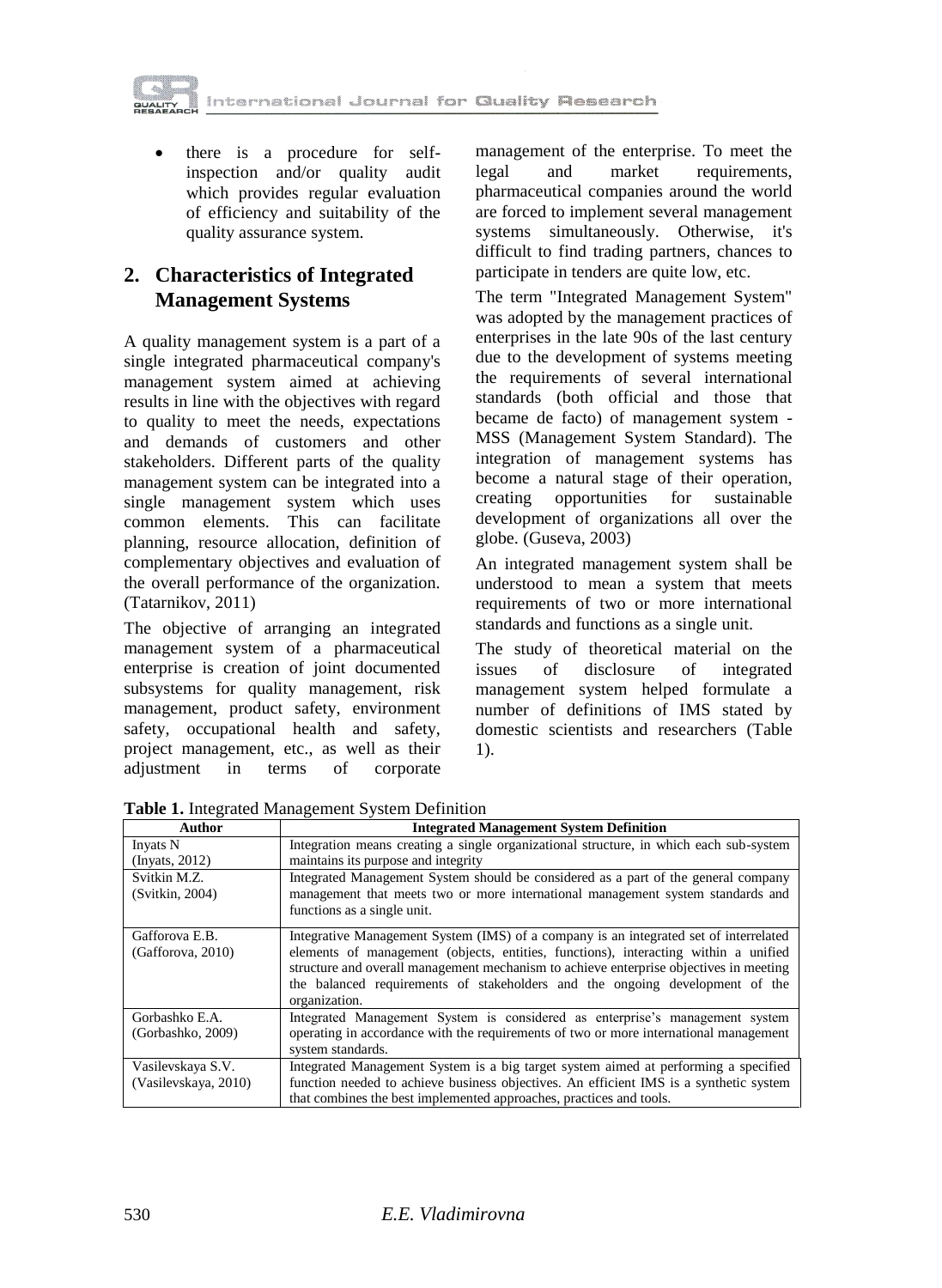

| $\mathbf{r}$ and $\mathbf{r}$ , committed,<br>Author |                                                                                            |
|------------------------------------------------------|--------------------------------------------------------------------------------------------|
|                                                      | <b>Integrated Management System Definition</b>                                             |
| Katanayeva M.A.                                      | Integrated Management System is a part of the general company management that meets        |
| (Katanayeva and                                      | two or more international management system standards and functions as a single unit       |
| Bubko, 2005)                                         | combining interactive and interrelated processes that constitute the essence of company    |
|                                                      | and directs the work of its divisions to achieve the main business goals - making a profit |
|                                                      | by meeting customers' demands and expectations.                                            |
| Serov G.P.                                           | Integrated Management System should be considered as a part of company                     |
| (Serov, 2009)                                        | administration, focused on providing high quality products (services) in obligatory and    |
|                                                      | unconditional accordance with the requirements and standards of labor and                  |
|                                                      | environmental laws.                                                                        |
| Malysheva E.U.,                                      | Integrated Management System should be considered as the integral part of company's        |
| Bobrovskiy S.M.                                      | management system functioning as a single unit and meeting the requirements of two or      |
| (Malysheva and                                       | more international management system standards.                                            |
| Bobrovskiy, 2012)                                    |                                                                                            |
| A.V. Aleksandrov,                                    | Integrated Management System (IMS) should be considered as a part of company's             |
| N.V. Lyulina,                                        | general management, which meets the requirements of various international management       |
| V.D. Barabanova                                      | system standards and functions as a single unit. It involves development and               |
| (Aleksandrov et al.,                                 | implementation of a unified system that provides local development of quality              |
| 2007)                                                | management (QMS), Environmental Management System (EMS), occupational health               |
|                                                      | and safety management, etc.                                                                |

#### **Table 1.** (continued)

Galenical pharmaceutical companies tend to establish integrated pharmaceutical management systems that meet requirements of ISO 9000 and the GMP rules.

An integrated management system of a galenical pharmaceutical company should be considered as a system which helps ensure high quality of products, processes and the structure. Therefore, galenical pharmaceutical enterprises need to implement integrated quality systems that meet requirements of the international standards which unite the global experience related to systematic management of quality, environment, personnel, OHS, information support, etc.

The concept of an integrated management system of a galenical pharmaceutical company is presented in Figure 2.

The number of pharmaceutical companies all over the globe that have certified their integrated management system has been growing steadily every year. (Table 2).

When referring to an integrated system, the term quality should be understood to mean the extent to which the actual operation of an enterprise corresponds to the plan (in terms

of conformance with the appropriate technical processes, operational and strategic plans, etc.). Thus, any enterprise process, any activity is automatically subject to the management system, and the purpose of this system becomes apparent. It affects all aspects of enterprise management (financial, marketing, etc.), while the concepts of a quality management system and just a management system become interchangeable. Such system is represented graphically in Figure 3. (Ershova *et al*., 2012)

As a result of such integration, we obtain an integral, transparent and efficient management system which covers activities of the entire enterprise: manufacturing of quality and safe products in environmentally benign conditions that are harmless for personnel.

It's quite difficult to create an integrated management system at a galenical pharmaceutical enterprise as shown in Figure 3. Therefore, at the first stage, it is preferable to implement a simpler configuration of the integrated system.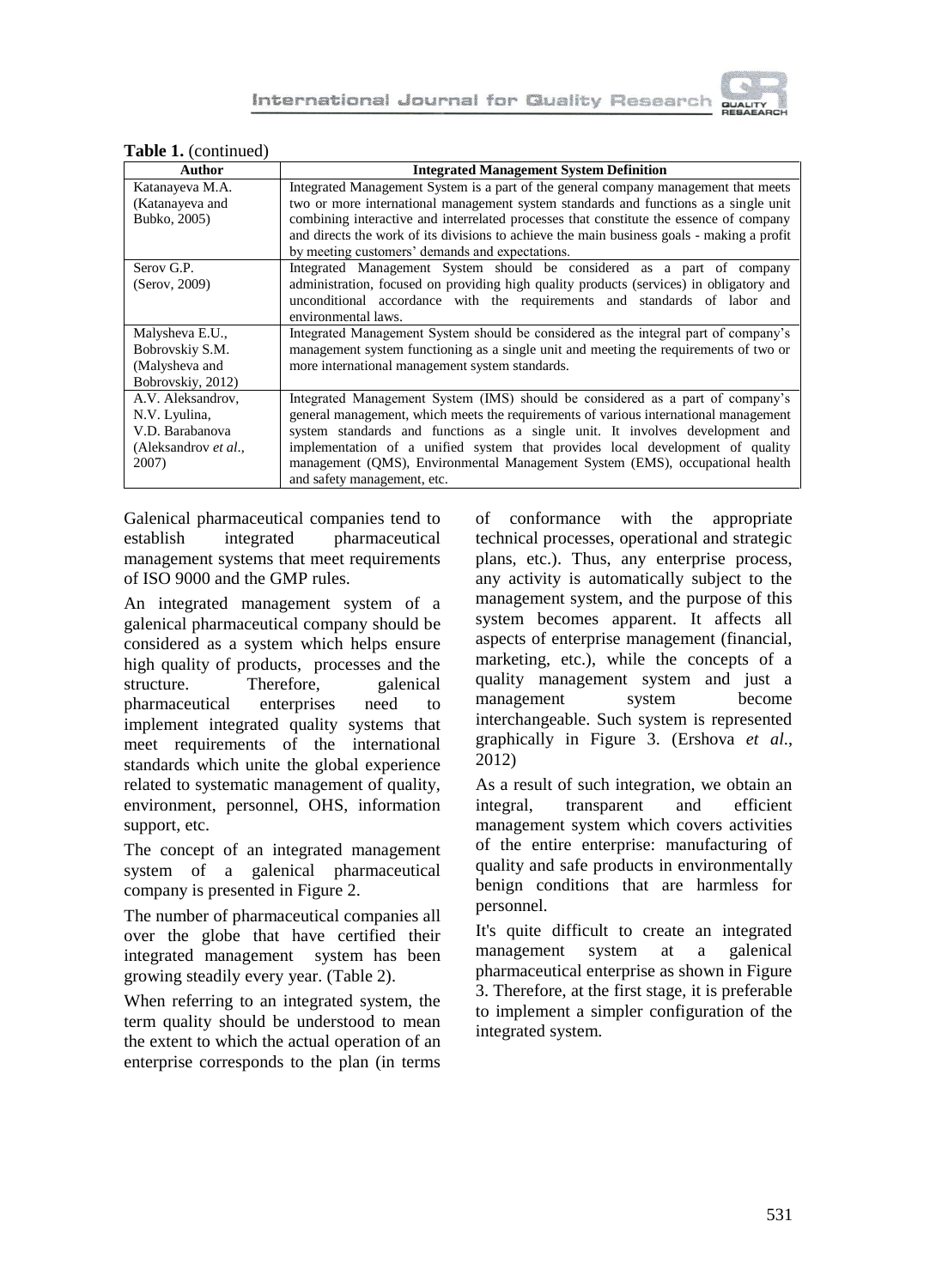



**Figure 2.** The concept of an integrated management system of a galenical pharmaceutical company

|                              |  | Table 2. The number of pharmaceutical companies over the globe that have certified their |  |  |  |  |
|------------------------------|--|------------------------------------------------------------------------------------------|--|--|--|--|
| integrated management system |  |                                                                                          |  |  |  |  |

| Country | Number of<br>enterprises<br>certified | <b>Pharmaceutical</b><br>enterprises | <b>ISO</b><br>9001 | <b>ISO</b><br>14001 | <b>OHSAS</b><br>18001 | <b>HACCP</b><br><b>ISO</b><br>22000 | <b>ISO</b><br>13485 | Oth<br>er |
|---------|---------------------------------------|--------------------------------------|--------------------|---------------------|-----------------------|-------------------------------------|---------------------|-----------|
|         |                                       |                                      |                    |                     |                       |                                     |                     |           |
| Austria | 4022                                  |                                      |                    |                     |                       |                                     |                     |           |
| Canada  | 283                                   | 10                                   |                    |                     |                       |                                     |                     |           |
| China   | 33326                                 |                                      |                    |                     |                       |                                     |                     |           |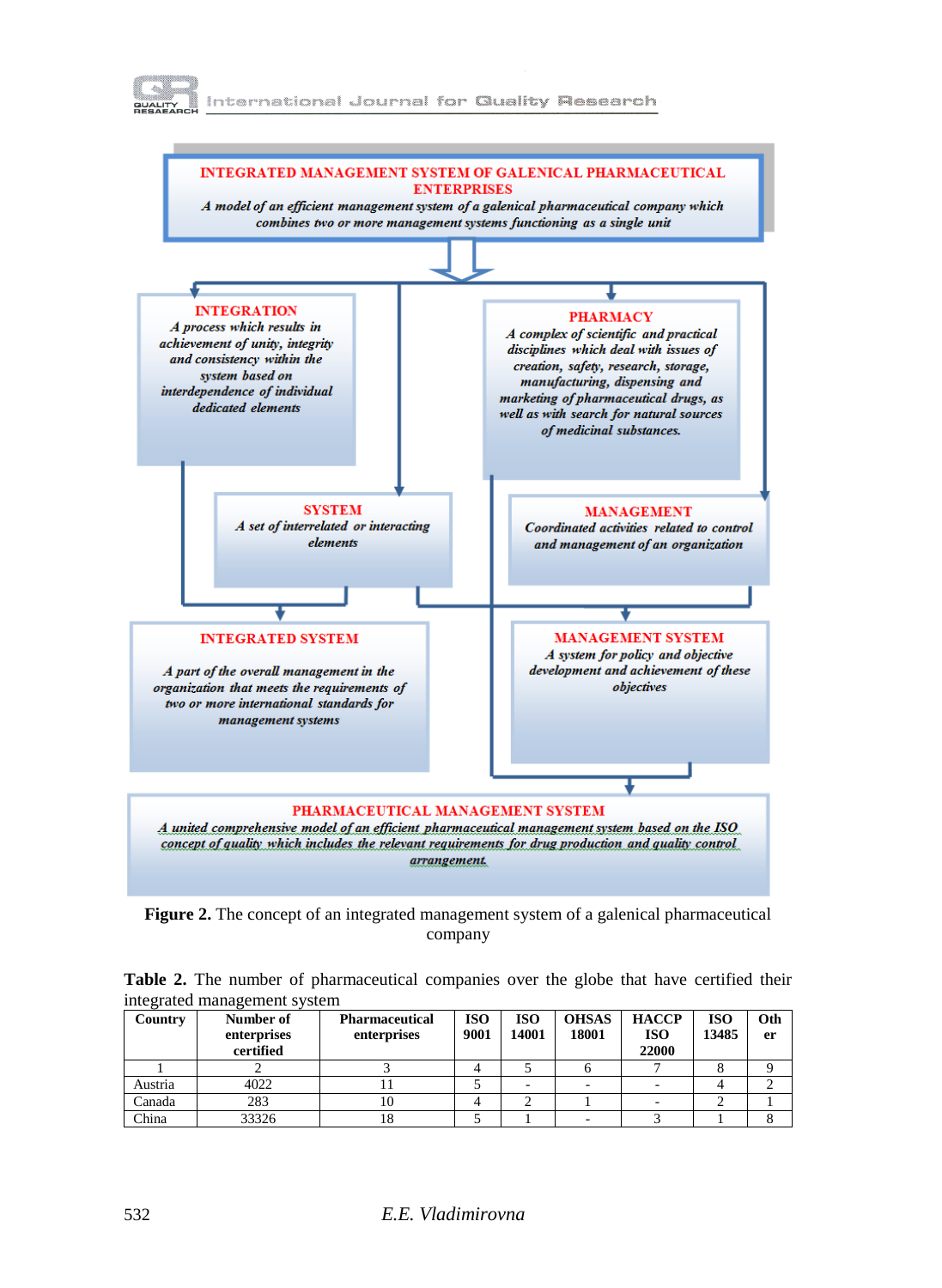#### **Table 2.** (continued)

| Country           | Number of<br>enterprises<br>certified | <b>Pharmaceutical</b><br>enterprises | <b>ISO</b><br>9001 | <b>ISO</b><br>14001 | <b>OHSAS</b><br>18001 | <b>HACCP</b><br><b>ISO</b><br>22000 | <b>ISO</b><br>13485 | Oth<br>er |
|-------------------|---------------------------------------|--------------------------------------|--------------------|---------------------|-----------------------|-------------------------------------|---------------------|-----------|
| Czech<br>Republic | 2118                                  | 17                                   | 7                  |                     |                       |                                     | 5                   | 4         |
| France            | 1068                                  |                                      |                    |                     |                       | $\overline{c}$                      | 3                   | 2         |
| Germany           | 26988                                 | 178                                  | 56                 | 21                  | 17                    | $\overline{\phantom{a}}$            | 42                  | 42        |
| India             | 4033                                  | 25                                   | 14                 | 4                   | 4                     | $\overline{c}$                      | ۰                   |           |
| Poland            | 1641                                  |                                      |                    |                     |                       | ٠                                   | ۰                   |           |
| <b>USA</b>        | 4903                                  | 138                                  | 58                 | 18                  | 19                    | $\overline{\phantom{a}}$            | 21                  | 22        |
| Russia            | 3521                                  | 30                                   | 22                 | 5                   |                       | -                                   | ۰                   | 3         |
| Spain             | 18387                                 | 51                                   | 22                 | 15                  | ⇁                     |                                     | $\mathcal{L}$       | 5         |

Data obtained from website http://www.iqnet-certification.com as of 01.01.2015

Other regulations: certificates used for certification of pharmaceutical enterprises in these countries



**Figure 3.** Scheme of the integrated management system of galenical pharmaceutical enterprises

Different parts of quality management systems can be integrated into a single management system which uses common elements. It facilitates planning, resource allocation, definition of complementary objectives and evaluation of the overall performance of the organization (Tatarnikov, 2011). Table 3 presents the main characteristics of integrated pharmaceutical management systems.

Efficiently integrated management system becomes the basis for improvement of performance of the enterprise, allows to work successfully in the future, unites all stakeholders with a common goal, and ultimately, the company operates effectively in a tough competitive environment.

The integrated management system of a galenical pharmaceutical company should be viewed as an integrated system based on the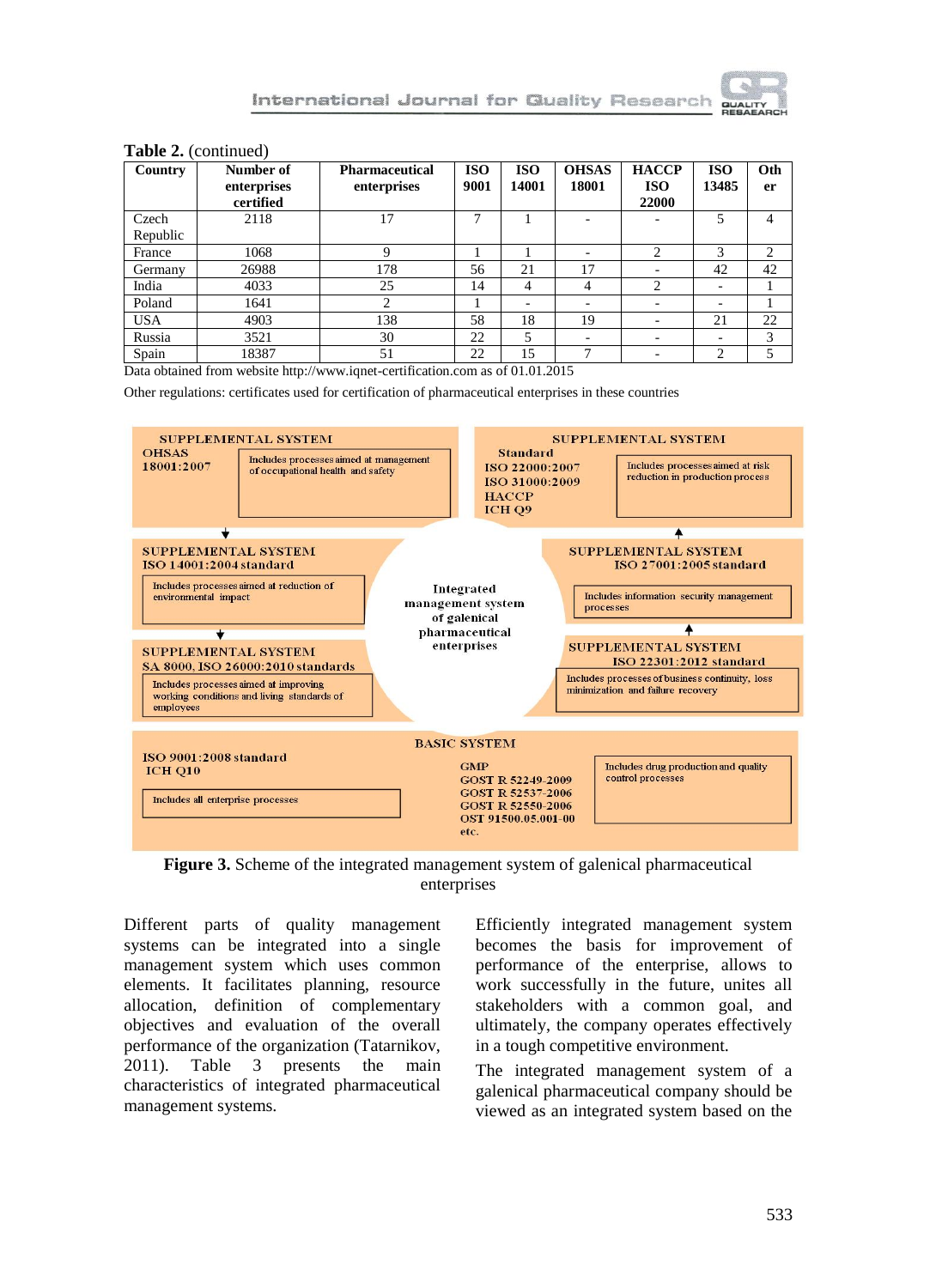

following standards.

*Basic standards*:

- ISO 9000 which describes the organizational structure of quality management.
- GMP standards which contain requirements for production and quality control of pharmaceutical drugs for humans and animals. (ICH Q10, Rules for the Organization of Production and Quality Control of Pharmaceuticals (Ministry of Industry and Trade of Russia, 2013), GOST R 52249- 2009, GOST R 52537-2006, GOST R 52550-2006, OST 91500.05.001- 00, etc.).

*Additional standards*:

Standards that establish requirements for the environmental management system (ISO/IEC 14001, 2004).

- Standards that establish requirements for the product safety management system (GOST R ISO 22000-2007, GOST R 51705.1- 2001, Quality Risk Management ICH Q9, ISO/IEC 31000, 2009).
- Standards that establish<br>requirements for information requirements for security (ISO/IEC 27001:2005).
- Standards that establish requirements for occupational<br>health and safety (OHSAS and safety (OHSAS 18001:2007).
- Standards that help the enterprise develop and implement an effective management system aimed at improvement of working conditions and living standards of employees (SA 8000, ISO/IEC 26000, 2010).

|  |  | Table 3. Specifications of integrated management systems (Aleksandrov et al., 2007) |  |
|--|--|-------------------------------------------------------------------------------------|--|
|  |  |                                                                                     |  |

| <b>System</b>  | System characteristic                                  | <b>Key application</b>                      |
|----------------|--------------------------------------------------------|---------------------------------------------|
| type           |                                                        |                                             |
|                |                                                        | 3                                           |
| <b>Simple</b>  | Arrangement of integrated pharmaceutical management    | Typical for companies producing drugs and   |
| system         | systems in accordance with the requirements of $GMP +$ | dietary supplements.                        |
|                | ISO 9001:2008 + ISO 22000:2005 (HACCP).                |                                             |
| <b>Complex</b> | Arrangement of integrated pharmaceutical management    | Typical for the leading pharmaceutical      |
| system         | systems in accordance with the requirements of $GMP +$ | companies and companies located in          |
| Type 1         | $ISO$ 9001:2008 + ISO 14001:2004.                      | metropolitan areas.                         |
| <b>Complex</b> | Arrangement of integrated pharmaceutical management    | Typical for companies aimed at export of    |
| system         | systems in accordance with the requirements of GMP +   | their products to the EU countries, as well |
| Type 2         | $ISO 9001:2008 + ISO 14001:2004 + OHSAS$               | as companies located in large cities (or    |
|                | 18001:2007.                                            | cities without a buffer zone).              |
| <b>Complex</b> | Arrangement of integrated pharmaceutical management    | Typical for the leading pharmaceutical      |
| system         | systems in accordance with the requirements of $GMP +$ | companies striving for the highest level of |
| Type 3         | ISO 9001:2008 + ISO 22000:2005 (HACCP) + ISO           | business excellence.                        |
|                | $14001:2004 + OHSAS$ $18001:2007 + ISO$ $26000:2010$ . |                                             |

A comparative analysis of standards that are used in development of management systems at galenical pharmaceutical enterprises most often is presented in Table 4.

This table demonstrates that these standards

complement each other. They fit well in galenical pharmaceutical enterprises and include quality planning, quality management, quality assurance and quality improvement.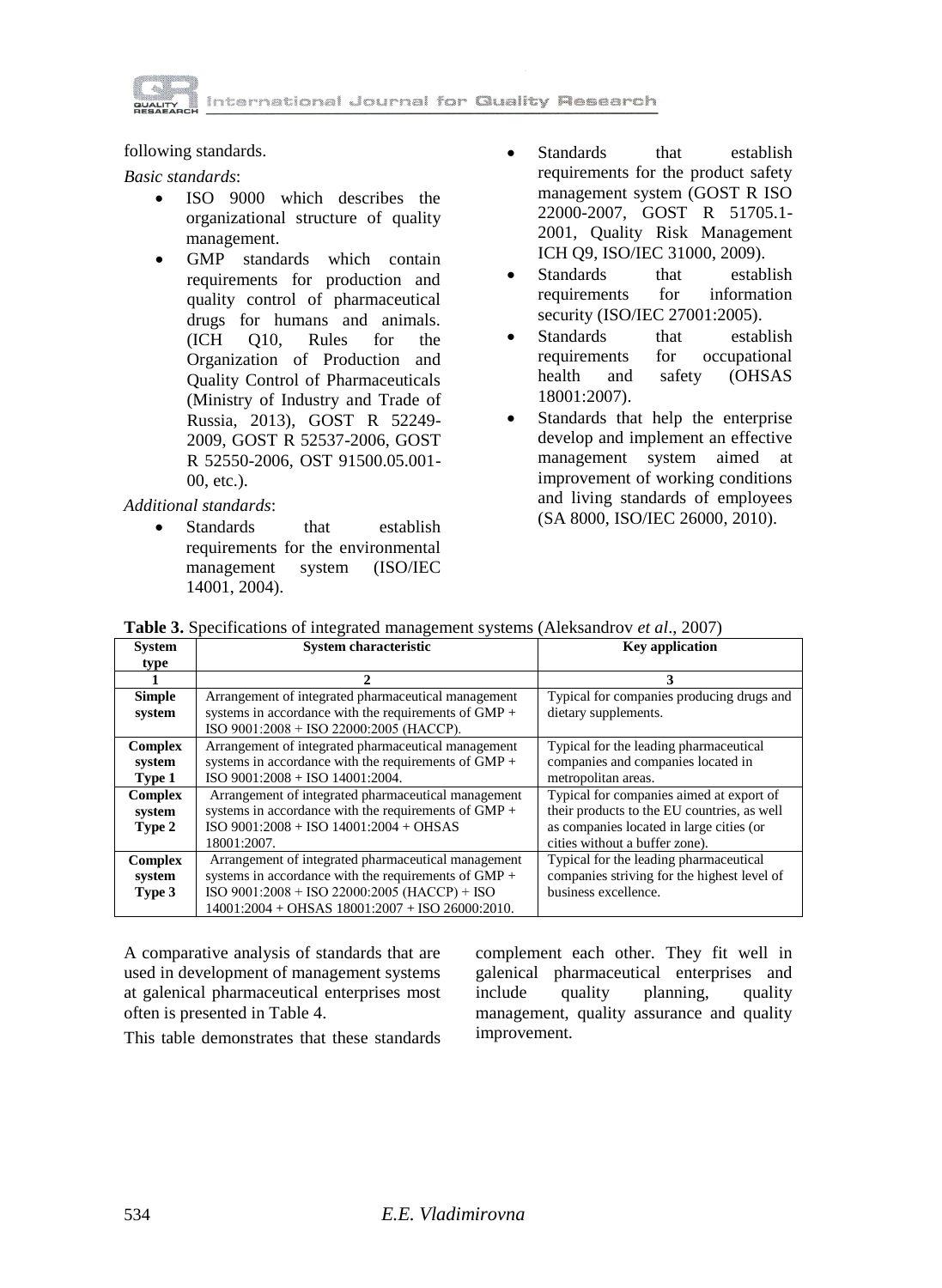

|                                   |                                                                                                                                                                                                                                                                                                                                                                 | s j stems of a galemear pharmaceatical enterprise                                                                                                                                                                                                                                                                                                                                                                                                                                                                                                                                                                                                                                                                                                                                                                                   |                                                                                                                                                                                                                                                                                                                                                                                                                                                               |                                                                                                                                                                                                                                                                                                                                                                                                                                                                                                                                                                                                                                                                                                                                                                                                                                                                                                                                                                 |  |
|-----------------------------------|-----------------------------------------------------------------------------------------------------------------------------------------------------------------------------------------------------------------------------------------------------------------------------------------------------------------------------------------------------------------|-------------------------------------------------------------------------------------------------------------------------------------------------------------------------------------------------------------------------------------------------------------------------------------------------------------------------------------------------------------------------------------------------------------------------------------------------------------------------------------------------------------------------------------------------------------------------------------------------------------------------------------------------------------------------------------------------------------------------------------------------------------------------------------------------------------------------------------|---------------------------------------------------------------------------------------------------------------------------------------------------------------------------------------------------------------------------------------------------------------------------------------------------------------------------------------------------------------------------------------------------------------------------------------------------------------|-----------------------------------------------------------------------------------------------------------------------------------------------------------------------------------------------------------------------------------------------------------------------------------------------------------------------------------------------------------------------------------------------------------------------------------------------------------------------------------------------------------------------------------------------------------------------------------------------------------------------------------------------------------------------------------------------------------------------------------------------------------------------------------------------------------------------------------------------------------------------------------------------------------------------------------------------------------------|--|
|                                   | <b>ISO 9000</b><br>standards                                                                                                                                                                                                                                                                                                                                    | GOST R 52249-2009                                                                                                                                                                                                                                                                                                                                                                                                                                                                                                                                                                                                                                                                                                                                                                                                                   | ISO 22000:2005                                                                                                                                                                                                                                                                                                                                                                                                                                                | GOST R 51705.1-2001                                                                                                                                                                                                                                                                                                                                                                                                                                                                                                                                                                                                                                                                                                                                                                                                                                                                                                                                             |  |
| Standard<br>details<br>Principles | The latest revision<br>of the document<br>contains 4 volumes:<br>1) General<br>provision and<br>definitions;<br>2) Requirements<br>3)<br>Recommendations<br>for operation<br>improvement<br>4) Guidelines for<br>quality management<br>system audit<br>Set out in the                                                                                           | One volume.<br>This standard is identical<br>to the EC Guide to Good<br><b>Manufacturing Practice</b><br>for Medicinal Products<br>for Human and<br>Veterinary Use as of<br>31.01.2009, except<br>Annex 20.<br>The quality assurance                                                                                                                                                                                                                                                                                                                                                                                                                                                                                                                                                                                                | One volume.<br>It includes<br>development of<br>HACCP plan,<br>validation,<br>verification and<br>improvement of the<br>food safety<br>management system.<br>The food safety                                                                                                                                                                                                                                                                                  | One volume.<br>Background information for<br>development of a HACCP<br>system, critical control<br>points, critical limits.<br>HACCP system should be                                                                                                                                                                                                                                                                                                                                                                                                                                                                                                                                                                                                                                                                                                                                                                                                           |  |
|                                   | <b>General Provisions</b><br>as 8 dogmas<br>(quality)<br>management<br>principles):<br>customer focus;<br>leadership of the<br>head:<br>involvement of<br>workers;<br>process approach;<br>systematic<br>approach;<br>continuous<br>improvement of<br>quality;<br>decision-making<br>based on facts:<br>mutually beneficial<br>relationships with<br>suppliers. | system is based on 10<br>main principles:<br>all manufacturing<br>$\bullet$<br>processes should be<br>clearly regulated<br>and reviewed; it<br>should be<br>demonstrated that<br>they ensure drug<br>production in<br>accordance with<br>specifications;<br>validation of<br>$\bullet$<br>production<br>processes and their<br>significant changes<br>is required;<br>all means to meet<br>$\bullet$<br>the GMP<br>requirements should<br>be provided: trained<br>personnel of<br>relevant<br>qualifications,<br>suitable facilities,<br>equipment and<br>maintenance<br>systems, the<br>necessary starting<br>and packaging<br>materials, approved<br>instructions and<br>rules, appropriate<br>storage and<br>transport conditions;<br>all instructions and<br>$\bullet$<br>rules should be<br>descriptive, clear<br>and focused: | management system<br>includes the<br>following generally<br>recognized key<br>elements to ensure<br>safety of food<br>products throughout<br>the food chain up to<br>the stage of end use:<br>Interactive<br>$\bullet$<br>information<br>sharing;<br>System<br>$\bullet$<br>management;<br>$\bullet$<br>Preliminary<br>mandatory<br>measures<br>programmes;<br>$\bullet$<br>HACCP (Hazard<br>Analysis and<br><b>Critical Control</b><br>Points)<br>Principles | developed taking into<br>account seven basic<br>principles:<br>Identification of<br>1.<br>potential risk or risks<br>(hazards) associated<br>with food production<br>from receipt of raw<br>materials (breeding or<br>cultivation) to final<br>consumption, including<br>all stages of the<br>product life cycle<br>(handling, processing,<br>storage and sale) in<br>order to identify<br>conditions of<br>occurrence of potential<br>risks.<br>2.<br>Identification of critical<br>control points in<br>production to eliminate<br>(minimize) the risk or<br>its occurrences.<br>HACCP documents or<br>3.<br>process instructions<br>should include the limit<br>values of parameters<br>which should be<br>adhered to in order to<br>confirm that the critical<br>control point is under<br>control:<br>4.<br>Development of a<br>monitoring system that<br>allows for critical<br>points control on the<br>basis of planned<br>measures or<br>observations: |  |

#### **Table 4**. Comparative analysis of the mentioned standards used in the development of quality systems of a galenical pharmaceutical enterprise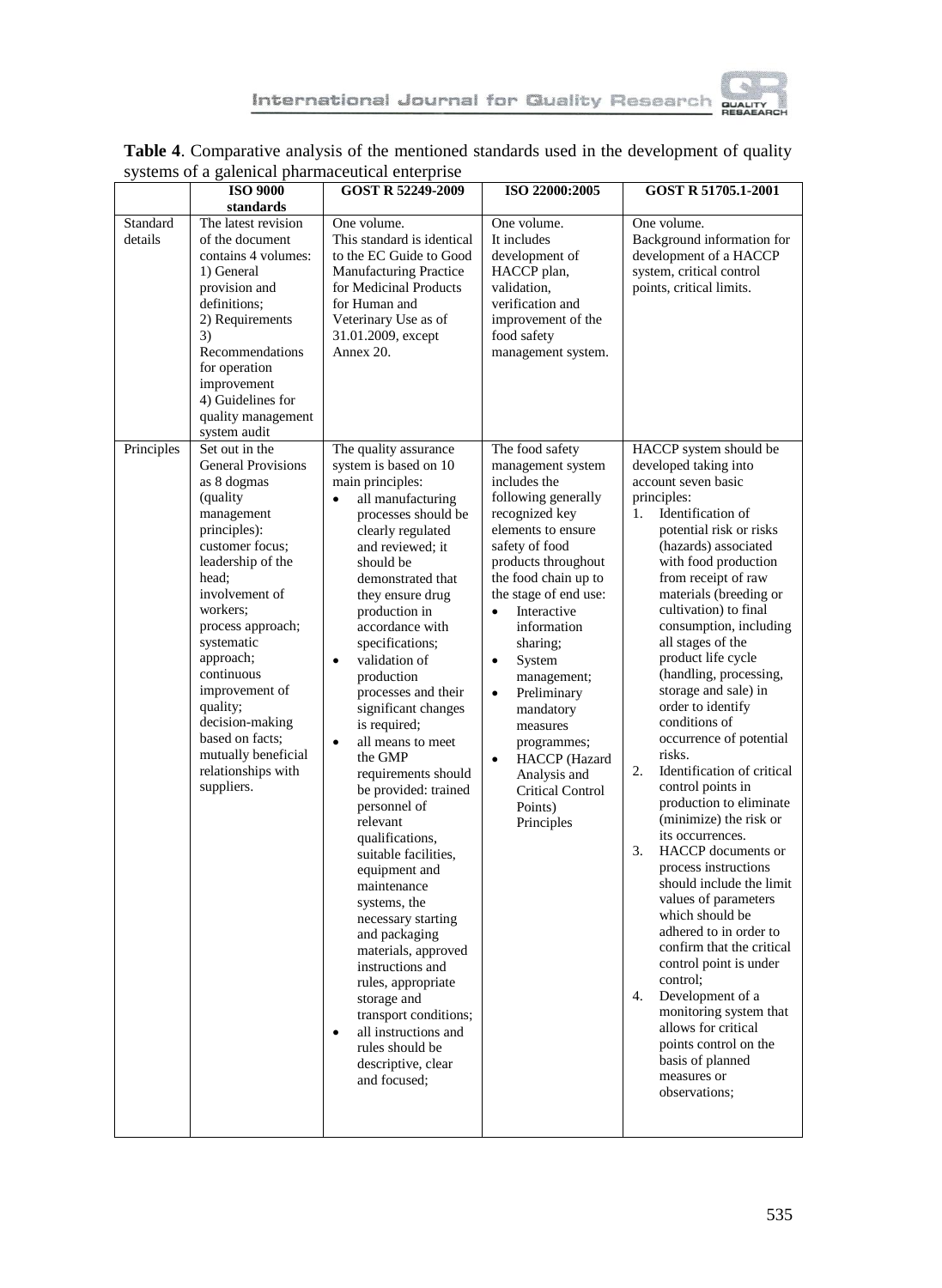

| <b>ISO 9000</b><br>standards | GOST R 52249-2009                                                                                                                                                                                                                                                                                                                                                                                                                                                                                                                                                                                                                                                                                                                                                                                                                                                                                                                                           | ISO 22000:2005 | GOST R 51705.1-2001                                                                                                                                                                                                                                                                                                                                                                                                      |
|------------------------------|-------------------------------------------------------------------------------------------------------------------------------------------------------------------------------------------------------------------------------------------------------------------------------------------------------------------------------------------------------------------------------------------------------------------------------------------------------------------------------------------------------------------------------------------------------------------------------------------------------------------------------------------------------------------------------------------------------------------------------------------------------------------------------------------------------------------------------------------------------------------------------------------------------------------------------------------------------------|----------------|--------------------------------------------------------------------------------------------------------------------------------------------------------------------------------------------------------------------------------------------------------------------------------------------------------------------------------------------------------------------------------------------------------------------------|
|                              | operators should be<br>$\bullet$<br>trained in the<br>correct instruction<br>execution;<br>protocols ensure<br>$\bullet$<br>compliance with all<br>steps of the<br>procedure and the<br>expected quality<br>and quantity of<br>products; deviations<br>are recorded and<br>investigated;<br>all production<br>$\bullet$<br>protocols, including<br>documentation<br>related to sale of<br>products, allow to<br>trace the history of<br>each batch of<br>products prepared in<br>an accessible and<br>easy-to-<br>understandable<br>form;<br>the order of sale of<br>pharmaceutical<br>drugs should<br>minimize any risk to<br>their quality;<br>there should be a<br>$\bullet$<br>system of recalling<br>any batch of<br>products from the<br>market:<br>complaints related<br>$\bullet$<br>to products and<br>causes of such<br>deterioration should<br>be thoroughly<br>investigated, and<br>measures to prevent<br>their recurrence<br>should be taken. |                | 5.<br>Development of<br>corrective and<br>preventive measures<br>and their application in<br>case of negative<br>monitoring results;<br>6.<br>Development of<br>verification procedures<br>that should be carried<br>out regularly to ensure<br>functioning efficiency<br>the HACCP system;<br>Documentation of all<br>7.<br>procedures, forms and<br>methods of data<br>acquisition with regard<br>to the HACCP system. |

The mentioned documents evidence that the GMP and HACCP requirements are based on completely different principles than the requirements of ISO 9000, but these standards are complementary. They fit well in pharmaceutical enterprises and include quality planning, quality management, quality assurance and quality improvement.

Due to introduction of requirements of the

administrative regulations on drug safety and monitoring of pharmaceutical drugs, the topicality of implementation of a risk management system into pharmaceutical companies becomes apparent. The standards complement each other in the process of development of risk analysis and drug safety.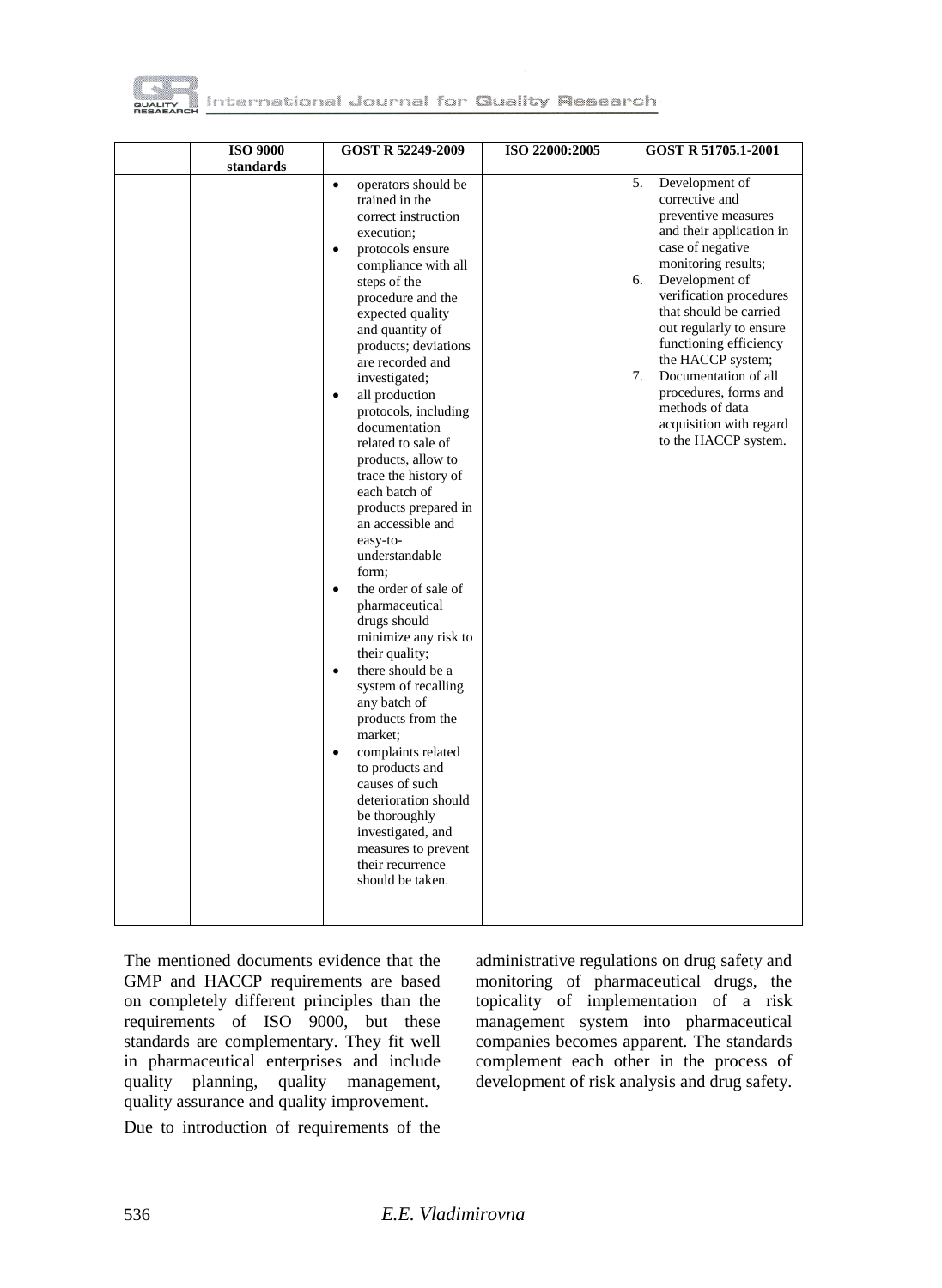

# **3. Key elements of the integrated management system**

And while quality systems based on GMP, HACCP standards imply analysis of all process operations to check how each one affects quality of the finished product, ISO system does not interfere with this process but performs arrangement of common activities. Therefore, to produce safe and high quality drugs, the enterprise has to comply with the GMP requirements; to ensure the most successful activities of the company in the market, it is necessary to implement ISO standards to manage quality risks; and to determine probability of occurrence of harm and its severity, Hazard Analysis and Critical Control Points system is required.

Figure 4 presents the key elements of the integrated quality system of a pharmaceutical enterprise. It is based on the primary model of a management system for a galenical pharmaceutical enterprise which ensures compliance with ISO 9001:2008, GMP. In addition, it uses some advanced requirements of other standards related to arrangement of an integrated quality system: ISO 22000:2005 (НАССР); GOST R ISO 51705.1-2011; ICH Q9. The management system of a pharmaceutical enterprise can also be easily integrated with ISO 14001, OHSAS 18001 and/or SA 8000 or ISO 27001, etc.

| <b>Quality policy</b><br>cl. 5.3 of ISO 9001:2008.<br>Annex B to GIST R 52537-2006<br>cl. 5.2 of ISO 22000:2005                 |                                                      | <b>Management Responsibility</b><br>cl. 5.5.1 of ISO 9001:2008<br>cl. 2.3-2.7 of GOST R 52249-2009<br>cl. 5.4 of ISO 22000:2005                                           |
|---------------------------------------------------------------------------------------------------------------------------------|------------------------------------------------------|---------------------------------------------------------------------------------------------------------------------------------------------------------------------------|
| Personnel<br>cl. 6.2 of ISO 9001:2008<br>cl. 2 of GOST R 52249-2009<br>cl 9 of GOST R 52537-2006<br>cl. 6.2 of ISO 22000:2005   |                                                      | <b>Evaluation of suppliers</b> , purchasing<br>cl. 7.4 of ISO 9001:2008<br>cl. 5 of GOST R 52537-2006<br>cl 5.25-5.34 of GOST R 52249-2009<br>cl. 7.3.3 of ISO 22000:2005 |
| Development and implementation<br>cl. 7.3 of ISO 9001:2008<br>cl. 7 of ISO 22000:2005                                           |                                                      | Work with contracts for<br>production and analysis<br>cl. 5 of GOST R 52249-2009                                                                                          |
| Production<br>cl. 7.5 of ISO 9001:2008<br>cl. 5 of GOST R 52249-2009<br>cl 6 of GOST R 52537-2006<br>cl 7.3.5 of ISO 22000:2005 | Integrated<br>management<br>system<br>of a galenical | <b>Risk analysis</b><br>cl. 11 of GOST R 52537-2006<br>cl 1.5-1.6 of GOST R 52249-2009<br>cl. 7.6, 7.4 of ISO 22000:2005                                                  |
| <b>Documents</b><br>cl. 4.2 of ISO 9001:2008<br>cl. 4 of GOST R 52249-2009<br>GOST R 52550-2006<br>cl. 4.2 of ISO 22000:2005    | pharmaceutical enterprise                            | Monitoring and control<br>cl. 7.6, 8.2 of ISO 9001:2008<br>cl. 1.3, 6 of GOST R 52249-2009<br>cl. 7, 10 of GOST R 52537-2006<br>cl. 8.3 of ISO 22000:2005                 |
| <b>Facilities and equipment</b><br>cl 6.3 of ISO 9001:2008<br>cl 3 of GOST R 52249-2009<br>cl. 6.3 of ISO 22000:2005            |                                                      | Complaints and product recall<br>cl. 8.3 of ISO 9001:2008<br>cl. 8 of GOST R 52249-2009<br>cl. 7.4 of ISO 22000:2005                                                      |
| <b>Self</b> inspection<br>cl. 8.2.2 of ISO 9001:2008<br>cl. 9 of GOST R 52249-2009, cl. 13 of<br>GOST R 52537-2006              |                                                      | Measurement, analysis and improvement<br>cl. 5.6, 8 of ISO 9001:2008<br>cl. 5.8, 8.4.3 of ISO 22000:2005                                                                  |

**Figure 4.** The key elements of the integrated management system of a galenic pharmaceutical enterprise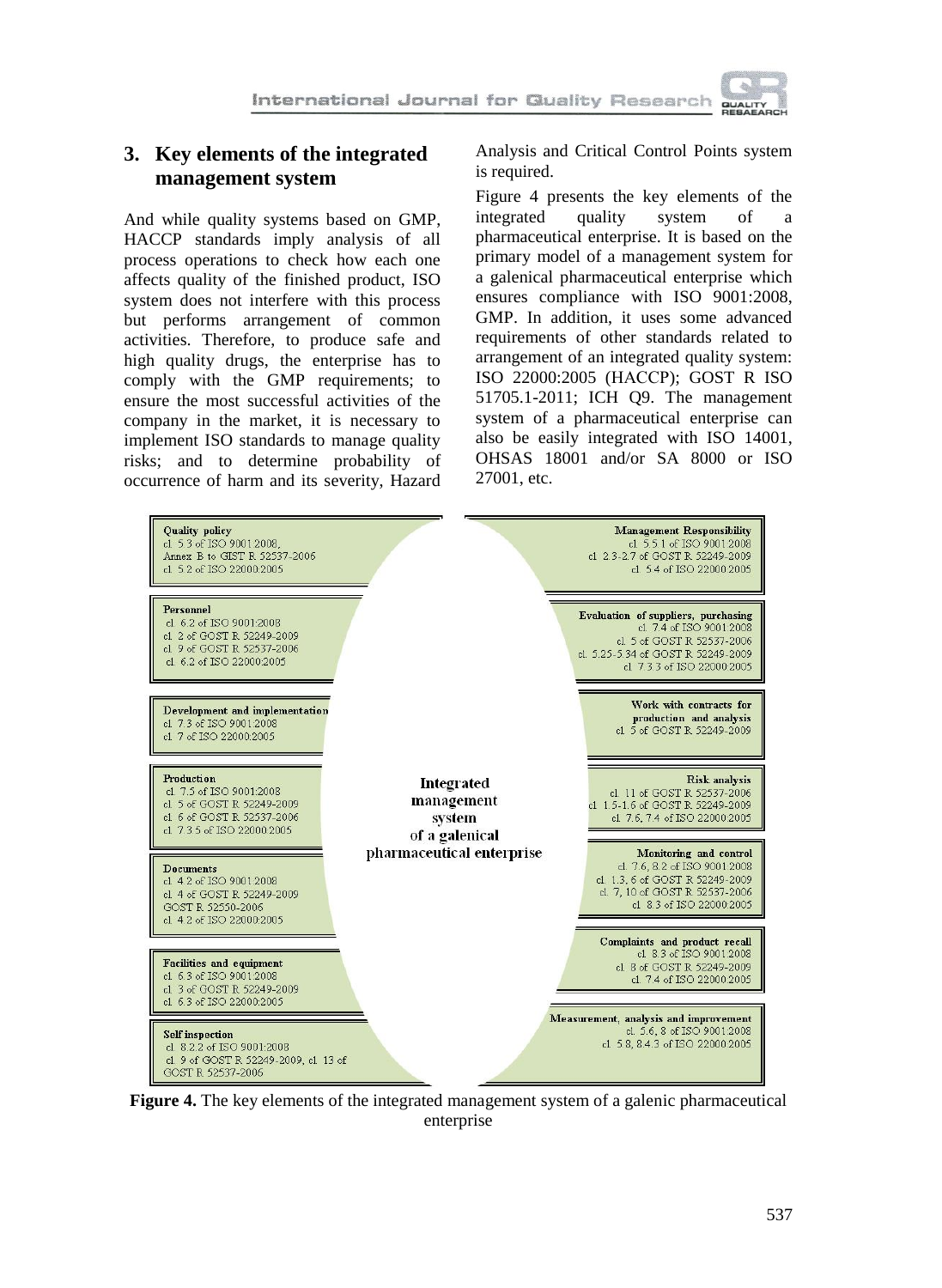

Figure 4 shows that all of the key elements of the integrated management system (IMS) of a galenic pharmaceutical enterprise are interconnected, and each element is supplemented by requirements of various standards. ISO 9001:2008 standard, GMP rules and HACCP system have the same ideology and complement each other, which is the basis for establishing the IMS.

ISO 9001, ISO 14001, OHSAS 18001 use a PDCA (Aleksandrov *et al*., 2008) cycle, as well as the ideology of the process approach to enterprise management and uniform quality management principles: leadership of the management, customer focus, process and systematic approach, decision-making based on facts, involvement of personnel, mutually beneficial relationships with suppliers, continuous improvement. Continuous quality improvement is a continuous process of improvement of equipment, materials, tools, approaches to the use of human resources and production techniques. The consistent nature of continuous improvement process is shown by the PDCA cycle. The planning phase of the PDCA cycle is one of the most important.

This stage includes:

- selection of the topical field of activities of the company which needs improvement of quality;
- collection of the necessary information;
- assessment of the current situation;
- identification of priority problem areas;
- analysis of problem areas, including identification of critical cause-andeffect relationships;
- definition of specific targets that would eliminate the problem areas or significantly reduce their negative impact on product quality.

Table 5a, table 5.b, and Table5.c present a PDCA cycle in compliance with standards used in arrangement of an integrated quality system of a pharmaceutical enterprise.

|                                                                                                                              |                |                                                        | <b>GMP</b>            |                                 | ISO 9001:2008              |
|------------------------------------------------------------------------------------------------------------------------------|----------------|--------------------------------------------------------|-----------------------|---------------------------------|----------------------------|
|                                                                                                                              |                |                                                        | GOST R 52249-<br>2009 | <b>GOST R</b><br>52537-2006     |                            |
| <b>PLAN</b><br><b>Planning of quality</b><br>assurance system and<br>its processes, including<br>objectives and<br>resources | 1              | Management with the help<br>of objectives and planning | ÷                     | 4.8<br>Annex B                  | 5.1, 5.2, 5.3, 5.4         |
|                                                                                                                              | $\overline{c}$ | Management system and<br>processes                     | $\overline{4}$        | $\overline{4}$                  | 4.1, 4.2, 7.1, 8.1         |
|                                                                                                                              | $\mathcal{R}$  | Organizational structure<br>and resources              | 3                     | 4.5.2                           | 5.5, 6.1, 6.3, 6.4,<br>7.6 |
|                                                                                                                              | 4              | Human resource<br>management                           | $\overline{2}$        | 4.5.4, 4.5.5,<br>9              | 6.2                        |
| DO.<br><b>Implementation of a</b><br>quality assurance<br>system                                                             | 5              | Production processes                                   | 5                     | 6<br>Annex E                    | 7.5, 8.2.4, 8.3            |
|                                                                                                                              | 6              | Communication with the<br>customer                     | 7                     | Attachment<br>D                 | 7.2                        |
|                                                                                                                              | $\tau$         | Development, design and<br>procurement                 |                       | Para, 8<br>Annex $C$<br>C.5, C6 | 7.3, 7.4                   |

**Table 5.a** A PDCA cycle in compliance with standards used for arrangement of an integrated quality system of a pharmaceutical enterprise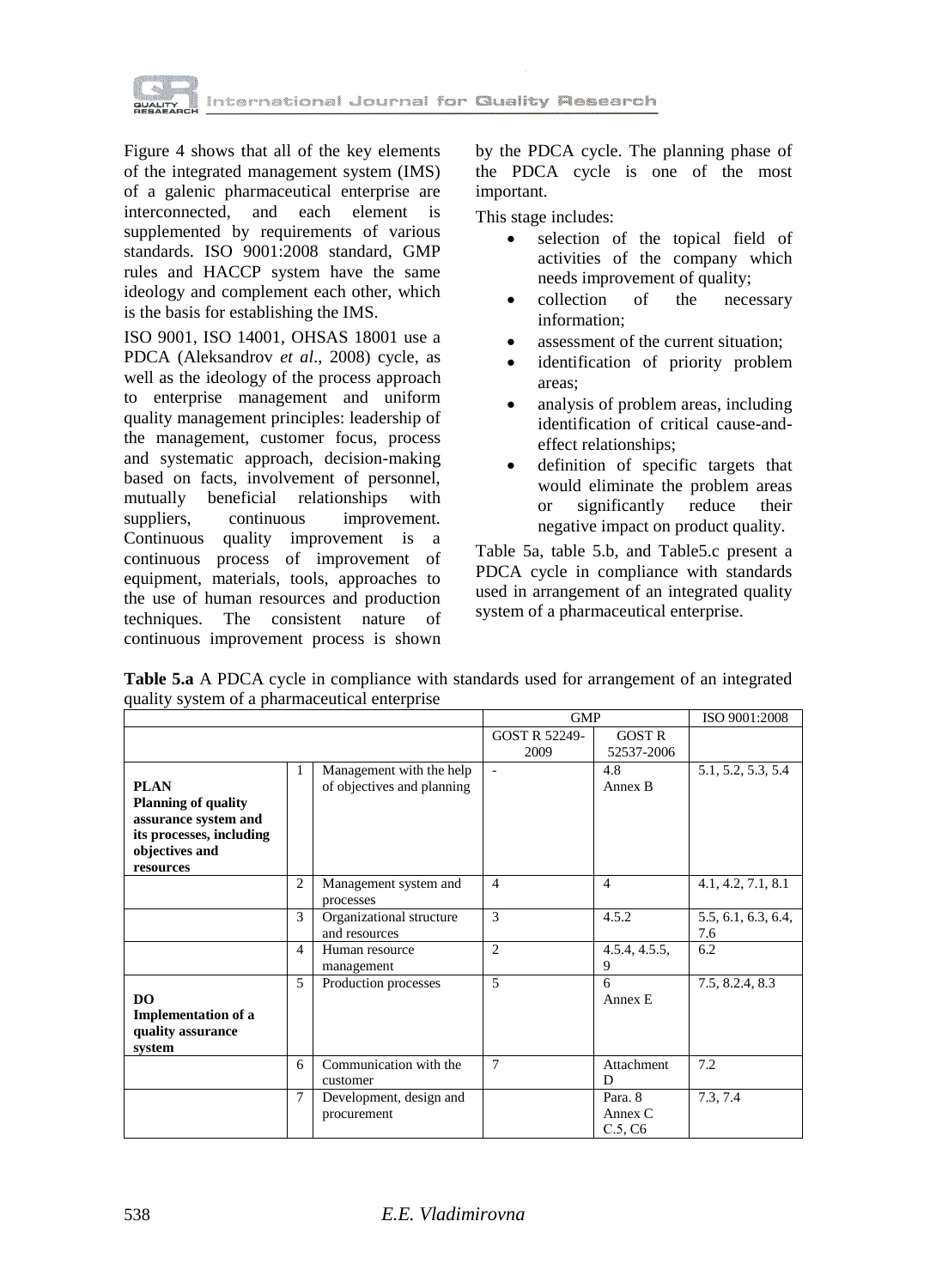

## **Table 5.a** (continued)

|                          |    |                          |               | <b>GMP</b>    |              |
|--------------------------|----|--------------------------|---------------|---------------|--------------|
|                          |    |                          | GOST R 52249- | <b>GOST R</b> |              |
|                          |    |                          | 2009          | 52537-2006    |              |
| <b>CHECK</b>             | 8  | Measurement and analysis | 1.4           | Para. 7       | 8.2.3, 8.4   |
| <b>Measurement and</b>   |    | of results               |               | cl. 11        |              |
| assessment of efficiency |    |                          |               | Annex F       |              |
| of the management        |    |                          |               |               |              |
| system and its processes |    |                          |               |               |              |
|                          | 9  | Result evaluation        |               | Annex H       | 8.2.1, 8.2.2 |
|                          |    |                          |               |               |              |
| ACT                      | 10 | Corrective Actions       |               | Annex H       | 8.5.2, 8.5.3 |
| <b>Continuous</b>        |    |                          |               |               |              |
| improvement of the       |    |                          |               |               |              |
| quality management       |    |                          |               |               |              |
| system and its processes |    |                          |               |               |              |
|                          | 11 | Continuous improvement   |               |               | 8.5.1, 5.6   |

#### **Table 5.b** A PDCA cycle in compliance with standards used for arrangement of an integrated quality system of a pharmaceutical enterprise

|                                                                                                                           |                |                                                              | Food safety system |                            | ISO 14001:<br>2004 | <b>OHSAS</b><br>18001:2007 |  |
|---------------------------------------------------------------------------------------------------------------------------|----------------|--------------------------------------------------------------|--------------------|----------------------------|--------------------|----------------------------|--|
|                                                                                                                           |                |                                                              | 22000:2007         | <b>HACCP</b>               |                    |                            |  |
| <b>PLAN</b><br><b>Planning of quality</b><br>assurance system and its<br>processes, including<br>objectives and resources | 1              | Management with<br>the help of<br>objectives and<br>planning | 5.2, 5.3           | L,                         | 4.2, 4.3.3         | 4.2, 4.3.1,<br>4.3.3       |  |
|                                                                                                                           | $\overline{2}$ | Management<br>system and<br>processes                        | 7.1                | 4.9                        | 4.4.6, 4.5.4       | 4.4.4, 4.4.5,<br>4.4.6     |  |
|                                                                                                                           | 3              | Organizational<br>structure and<br>resources                 | 6.1, 6.3, 6.4      | 4.1.4.5                    | 4.4.1              | 4.4.1                      |  |
|                                                                                                                           | 4              | Human resource<br>management                                 | 6.2                | 4.1.4                      | 4.4.2, 4.3,<br>4.4 | 4.4.2                      |  |
| D <sub>O</sub><br><b>Implementation of a</b><br>quality assurance system                                                  | 5              | Production<br>processes                                      | 7.1, 7.3.5         | $4.2.1$ ,<br>4.2.2,<br>4.4 | 4.4.7              | $\mathcal{L}$              |  |
|                                                                                                                           | 6              | Communication<br>with the customer                           | 5.6.1              | ÷                          | 4.4.3              | 4.4.3                      |  |
|                                                                                                                           | $\tau$         | Development,<br>design and<br>procurement                    | 7.5                |                            | 4.3                | 4.3                        |  |
| <b>CHECK</b><br><b>Measurement and</b><br>assessment of efficiency<br>of the management<br>system and its processes       | 8              | Measurement and<br>analysis of results                       | 5.8                | 4.6, 4.4,<br>4.5           | 4.5.1, 4.6         | 4.5.1, 4.6                 |  |
|                                                                                                                           | 9              | <b>Result evaluation</b>                                     | 7.3.3.7.3.4        | 4.8                        | 4.5.5              | 4.5.2, 4.5.5               |  |
| <b>ACT</b><br><b>Continuous</b><br>improvement of the<br>quality management<br>system and its processes                   | 10             | <b>Corrective Actions</b>                                    | 7.10               | 4.7                        | 4.5.2, 4.5.3       | 4.5.1, 4.5.3               |  |
|                                                                                                                           | 11             | Continuous<br>improvement                                    | 8.5                | 4.3.3                      | 4.4.7              | 4.4.7                      |  |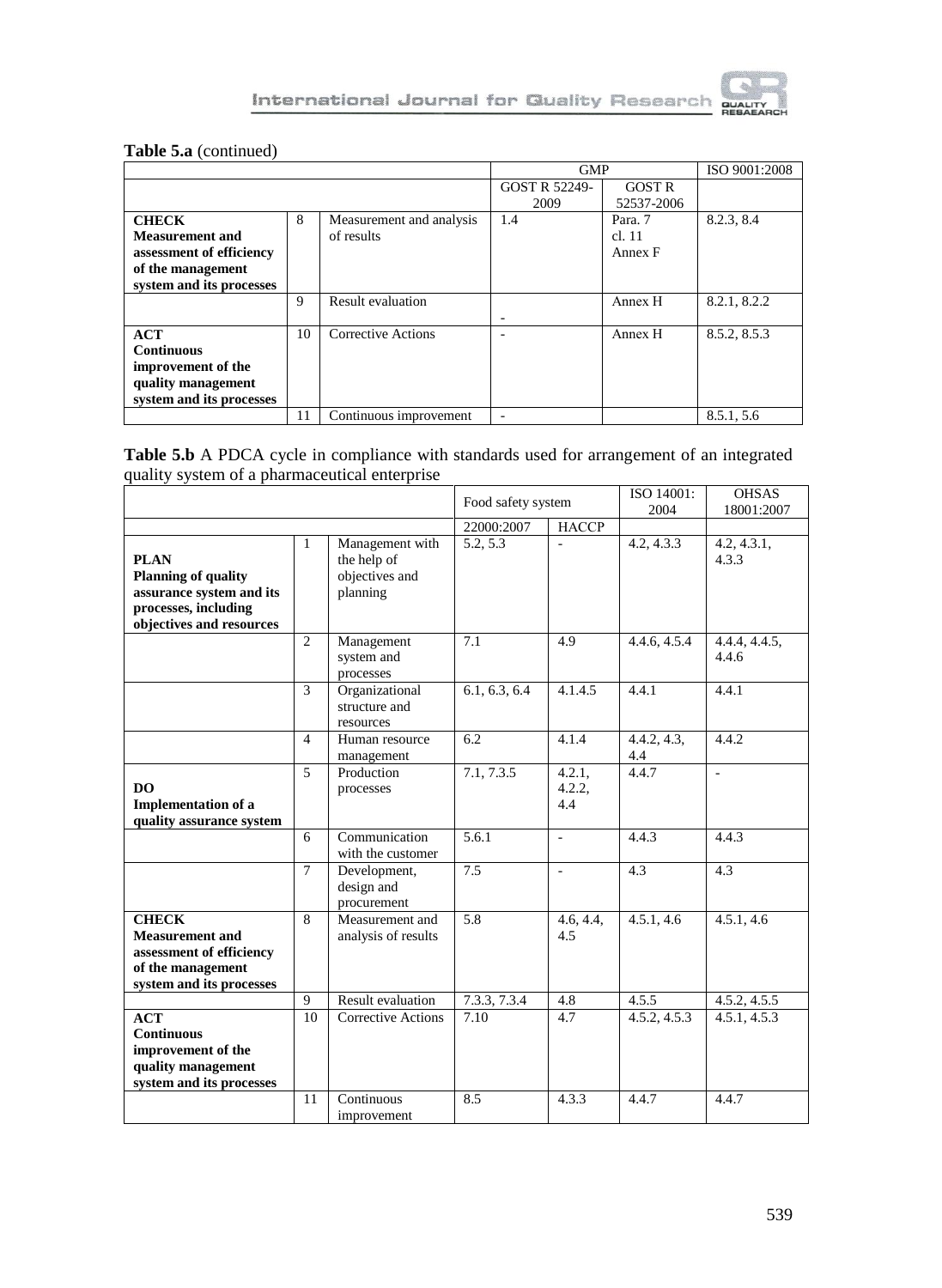

|                                                                                                                                 |                |                                                              | ISO 27001:2005                          | <b>SA8000/ISO</b><br>26000:2010 | <b>ISO</b><br>31000:2009  | ICH<br>O10                              |
|---------------------------------------------------------------------------------------------------------------------------------|----------------|--------------------------------------------------------------|-----------------------------------------|---------------------------------|---------------------------|-----------------------------------------|
| <b>PLAN</b><br><b>Planning of quality</b><br>assurance system<br>and its processes,<br>including<br>objectives and<br>resources | $\mathbf{1}$   | Management with<br>the help of<br>objectives and<br>planning | 5.1, 4.2.1                              | 9.1, 9.5                        | 4.2, 4.3.2,<br>5.3.4      | 2.1, 2.2,<br>2.3                        |
|                                                                                                                                 | $\overline{c}$ | Management system<br>and processes                           | 4.2.1, 4.3.1                            | $\overline{\phantom{a}}$        | 4.3.4, 5.7                | 1.8, 1.2,<br>3.1                        |
|                                                                                                                                 | 3              | Organizational<br>structure and<br>resources                 | $\overline{5.2}$                        | 9.5                             | 4.1, 4.2,<br>4.3.2, 4.3.5 | 2.5                                     |
|                                                                                                                                 | $\overline{4}$ | Human resource<br>management                                 | $\overline{5.2}$                        | $\overline{\rm VI}$             | 4.3.3                     | 2.4                                     |
| DO<br><b>Implementation of</b><br>a quality<br>assurance system                                                                 | 5              | Production<br>processes                                      | 4.2.4                                   | $\overline{\phantom{a}}$        | 4.3.4, 4.4.2,<br>5        | 1.2, 3.1                                |
|                                                                                                                                 | 6              | Communication<br>with the customer                           | $\overline{\phantom{a}}$                | 9.7, 9.13                       | 4.3.6, 4.3.7,<br>5.2      | 2.7                                     |
|                                                                                                                                 | $\overline{7}$ | Development,<br>design and<br>procurement                    | 5.2.1                                   | 9.5                             | $\overline{5.5.3}$        | 3.1.1                                   |
| <b>CHECK</b><br><b>Measurement and</b><br>assessment of<br>efficiency of the<br>management<br>system and its<br>processes       | 8              | Measurement and<br>analysis of results                       | $4.2.\overline{3}, 6, 7.1, 7.2,$<br>7.3 | 9.15                            | 4.5, 5, 6                 | 3.2.1                                   |
|                                                                                                                                 | 9              | <b>Result evaluation</b>                                     | 6                                       | 9.4                             | 5.4                       | 1.5.1,<br>3.2.4a                        |
| <b>ACT</b><br><b>Continuous</b><br>improvement of<br>the quality<br>management<br>system and its<br>processes                   | 10             | <b>Corrective Actions</b>                                    | 8.2, 8.3                                | 9.11                            | $\overline{a}$            | 3.2.2                                   |
|                                                                                                                                 | 11             | Continuous<br>improvement                                    | 8.1                                     | 9.1                             | 4.6                       | 1.5.3,<br>2.6,<br>3.2.4,<br>$4.1 - 4.3$ |

| <b>Table 5.c</b> A PDCA cycle in compliance with standards used for arrangement of an integrated |  |  |  |
|--------------------------------------------------------------------------------------------------|--|--|--|
| quality system of a pharmaceutical enterprise                                                    |  |  |  |

An integrated quality management system is an important step in development of management quality control that ensures not only survival of a pharmaceutical company, but also, and more importantly, its success.

# **4. ISO 9001:2015. Actualization of the management system in the transition to the new standard**

ISO 9001:2008 standard, which is one of the basic standards for arrangement of an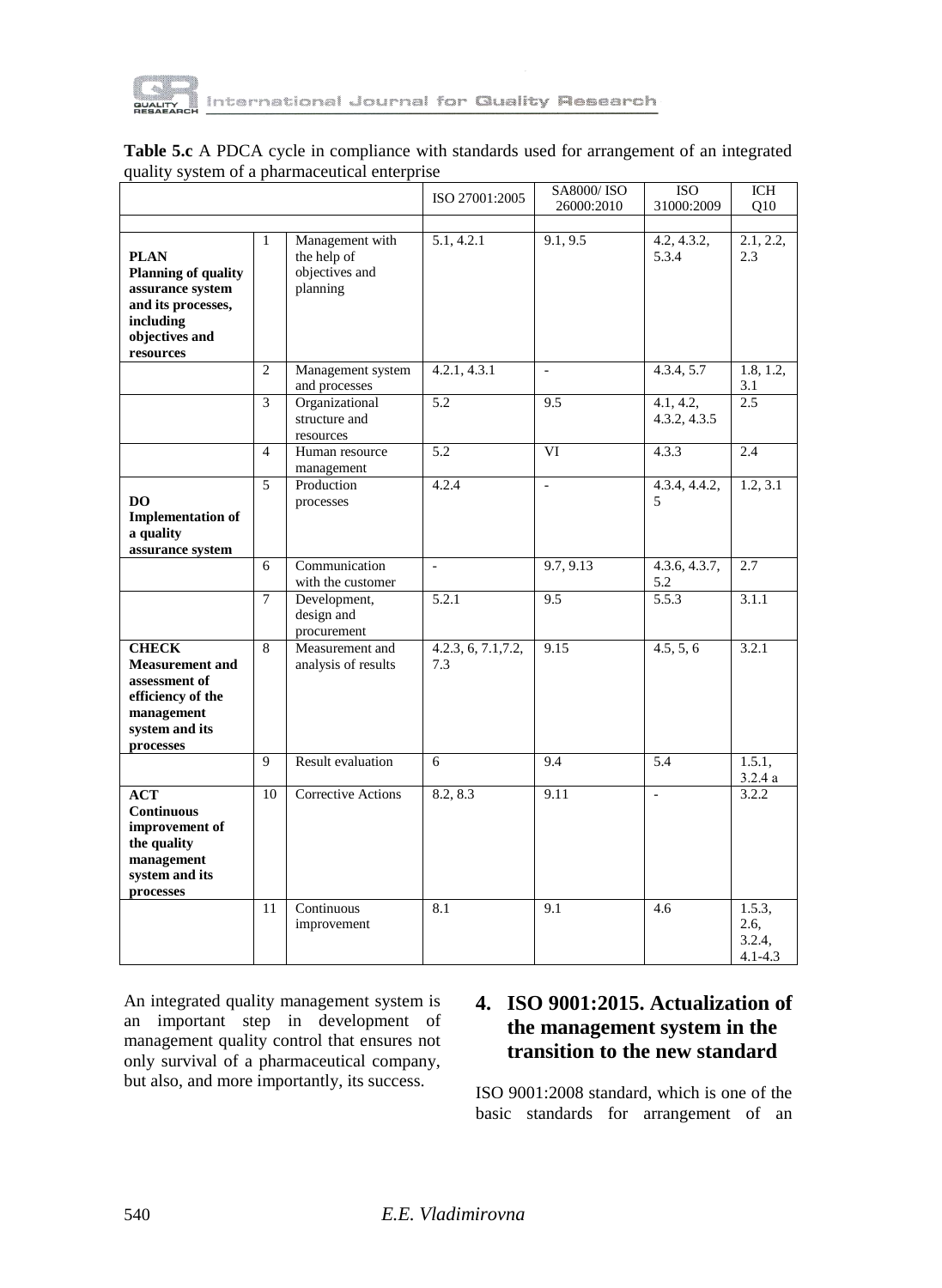

integrated management system of a galenical pharmaceutical enterprise, will undergo significant changes in 2015. In September 2015, a new revision of the standard is to be released. Its main advantage will be compatibility with other standards for quality management systems. This standard follows the "high level structure" (sequence of sections, general text, general terminology) developed by ISO to improve compatibility of its international management system standards. ISO 9001:2015 is not just a quality management system standard, it's a tool for promotion of a business to new heights.

This international standard does not include requirements specific to other management systems, such as environmental management, occupational health and safety management or financial management. However, this standard allows an organization to use a process approach together with the PDCA methodology and risk assessment to ensure compliance and integration of quality management systems with requirements of other management system standards in the relevant manner.

The new revision of the standard is aimed at high business performance and can be applied to any organization.

ISO 9001:2008 standard, which is one of the basic standards for arrangement of an integrated management system of a galenical pharmaceutical enterprise, will undergo significant changes in 2015. In September 2015, a new revision of the standard is to be released. Its main advantage will be compatibility with other standards for quality management systems. This standard follows the "high level structure" (sequence of sections, general text, general terminology) developed by ISO to improve compatibility of its international management system standards. ISO 9001:2015 is not just a quality management system standard, it's a tool for promotion of a business to new heights.

This international standard does not include

requirements specific to other management systems, such as environmental management, occupational health and safety management or financial management. However, this standard allows organization to use a process approach together with the PDCA methodology and risk assessment to ensure compliance and integration of quality management systems with requirements of other management system standards in the relevant manner.

The new revision of the standard is aimed at high business performance and can be applied to any organization.

The document published in 2010 by Harvard Business School provides an empirical study which examined the benefits of 916 organizations which had implemented ISO 9001 standard versus 17,849 organizations which had not implemented it. (Levine and Toffel, 2010) Some business benefits noted by the organizations that had adopted this standard include higher levels of competitiveness, sales, workload growth and pay rise. In addition, these organizations also noted waste reduction, increase in labour productivity, improvement of the ability of workers to pay more attention to details, as well as improvement of occupational health and safety. Research proves that ISO 9001 offers not only quality benefits. The standard should be viewed as a business management tool which can be employed in the organization to add value, improve performance and reduce risks.

The revised ISO 9001:2015 standard is aimed at strengthening the principles of leadership, risk reduction and the use of the process approach. To comply with this standards, enterprises need to establish a risk reduction process. This standard is closer to the GMP requirements. Risk management process is the most important aspect of work of a galenical pharmaceutical enterprise. Risk management process is a mandatory input source. History knows a lot of examples when you could avoid dangerous situations had they been better managed.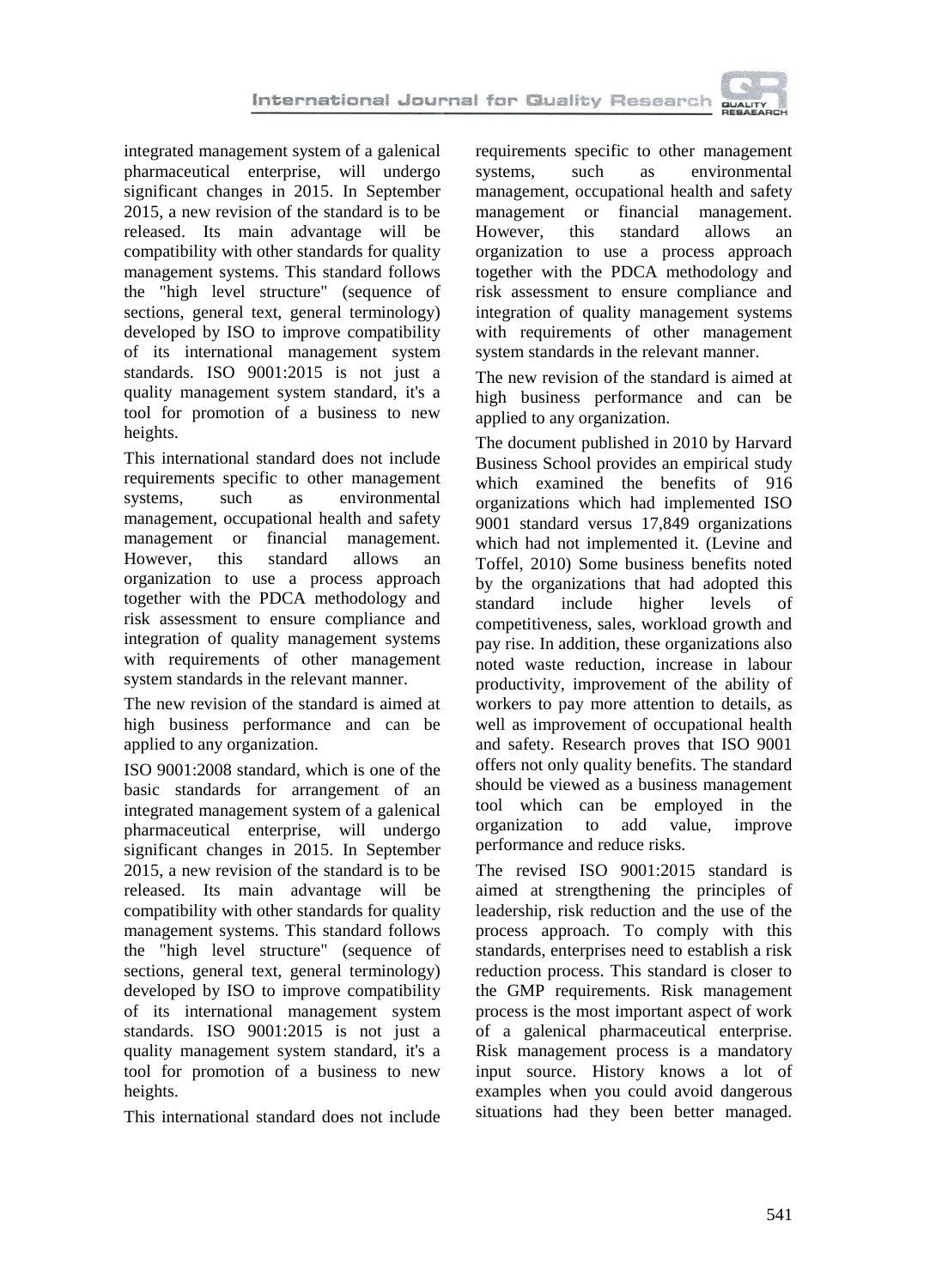

Pharmaceutical practice is no exception. That's how GMP rules appeared.

Arrangement of efficient pharmaceutical manufacturing is a highly difficult task in today's business. In the absence of adequate control, product quality and patient safety may be at risk. Risk management should be aimed at improving the process by reducing the level of risk or by its complete elimination. It is necessary to establish a clear relationship between the principles of risk management, as described in the regulations, and methods used in practical production activities. (Mollah *et al*., 2014)

Risk management to ensure quality is an auxiliary process that accompanies the product throughout its life cycle. The life cycle of pharmaceutical products and examples of risks at each stage of the life cycle are shown in Figure 5.



**Figure 5.** The life cycle of pharmaceutical products and examples of risks at each stage of the life cycle

This figure demonstrates that development of an integrated management system of a galenical pharmaceutical company implies integration of various management standards. Lifecycle processes include not only requirements of ISO 9001 but also requirements of the following regulations:

- environmental management system (ISO/IEC 14001, 2004);
- product safety management system (GOST R ISO 22000-2007, GOST R 51705.1-2001, Quality Rist Management ICH Q9, ISO/IEC 31000, 2009);
- information security (ISO/IEC 27001, 2005a);
- occupational health and safety (OHSAS 18001, 2007);

• regulations to improve working conditions and living standards of employees (SAI 8000, 2007; ISO 26000, 2010).

Implementation of ISO 9001:2015 standard will increase efficiency of the integrated pharmaceutical management system due to the "higher-level structure", which allows for reduction of the number of internal and external communications, unification of management practices, elimination of duplication of processes, documents, positions and department functions.

The main advantages of implementation of an integrated management system into a galenical pharmaceutical company are presented in Figure 6.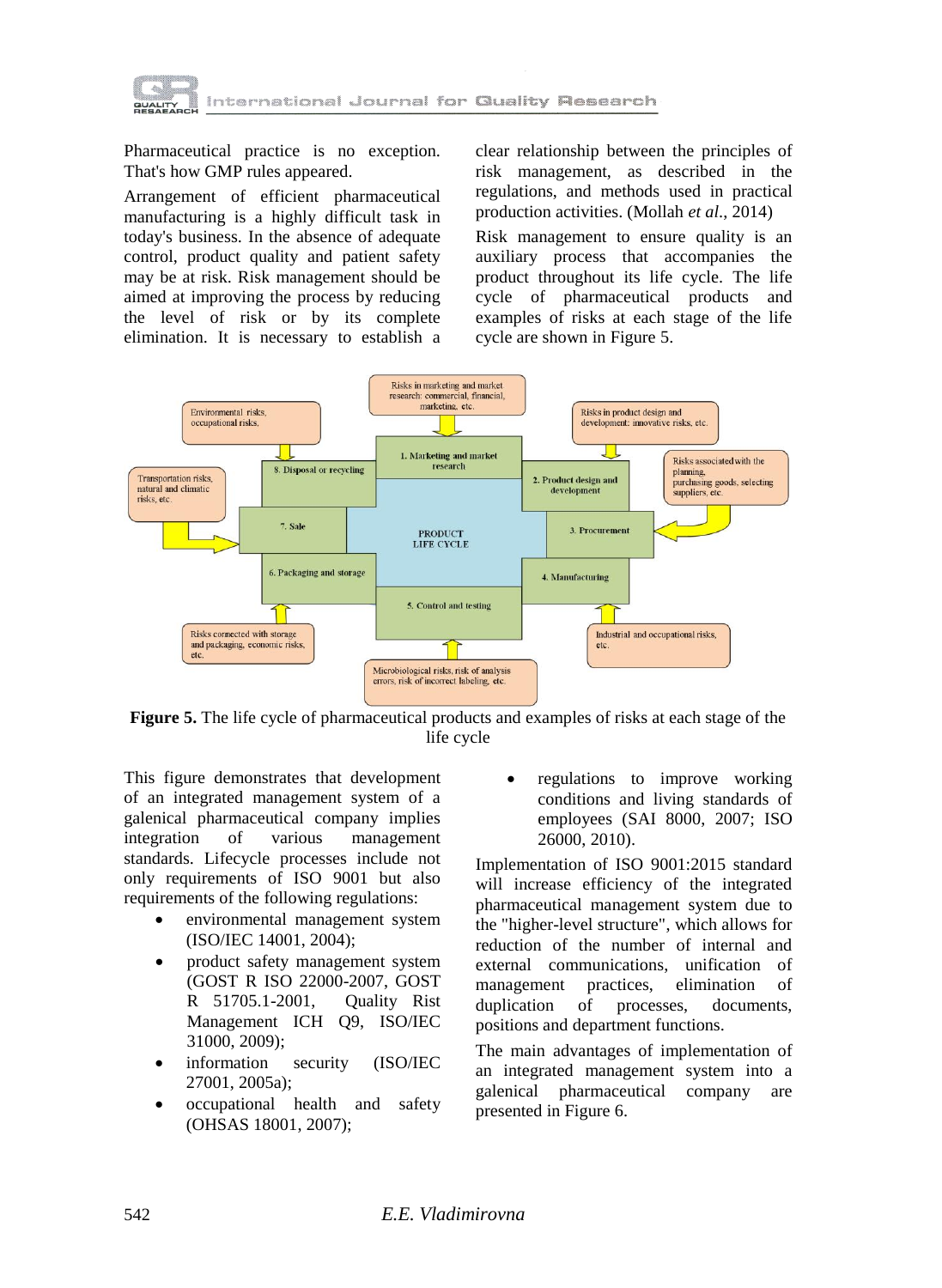





**Figure 6.** The main advantages of implementation of an integrated pharmaceutical management system

An integrated management system of a galenic pharmaceutical enterprise is an important step in improvement of management quality that helps ensure not only survival of a pharmaceutical company, but also its success.

# **5. Conclusions**

In conclusion, we'd like to note:

- 1. Arrangement of an integrated management system of a galenic pharmaceutical enterprise is a labour-consuming innovative project aimed at improvement of performance and stability of the enterprise management.
- 2. Such integrated system requires initial arrangement of some basic

QMS in terms of the requirements of ISO 9001:2008 which are complemented and supplemented by the industry requirements of GMP and vice versa, and if necessary, by ISO 22000:20005 (HACCP). After that, the system can be easily integrated with ISO 14001, OHSAS 18001 and/or SA 8000 or with ISO 27001.

3. A properly integrated pharmaceutical management system increases insignificantly the standard structure of the management system documentation, provides increased mobility and adaptability to changing conditions.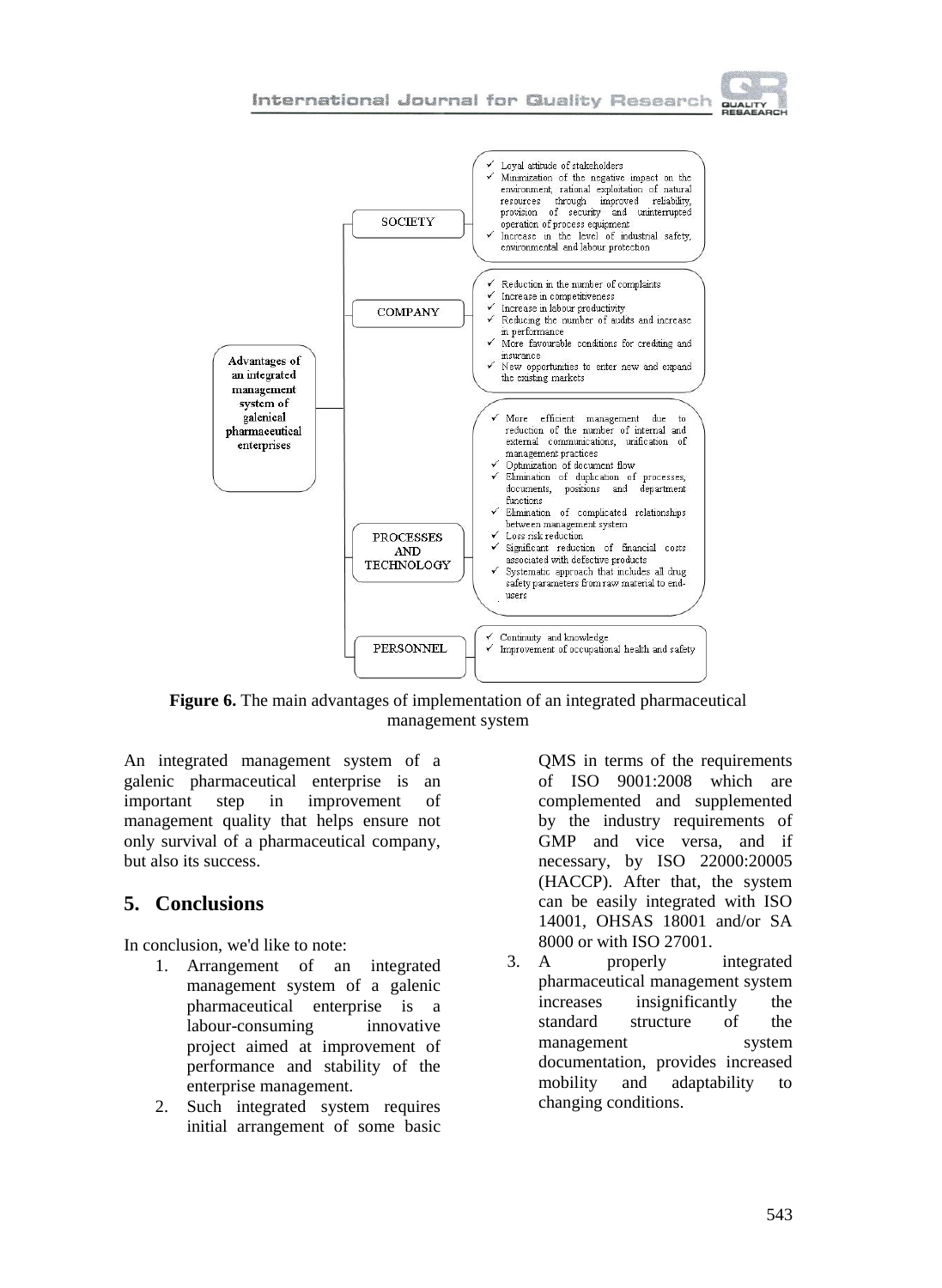

- 4. Incorporation of individual processes during integration (integrated management system control, management of documents, procurement, infrastructure, internal audits) is justified and appropriate.
- 5. Strong attraction for consumers, investors and other stakeholders.
- 6. Implementation of an integrated management system provides greater attractiveness of the company for consumers, investors and other stakeholders.
- 7. Usage of the proposed approaches helps reduce costs for development,

operation and certification of the integrated management system

Integrated implementation of a management system provides the opportunity of substantial savings. The result of such work should be arrangement of a processintegrated system of effective management in the field of quality and safety assurance.

The key point is to remember that improvement of the management system cannot be completed. The management system is ready for new challenges and changing conditions and the result is stable and dynamic development of the company.

### **References:**

- Aleksandrov, A., Lyulina, N., & Barabanova, V. (2007). Arrangement of integrated management systems of pharmaceutical enterprises (part I). *Remedium*, *12*.
- Aleksandrov, A., Lyulina, N., & Barabanova, V. (2008). Arrangement of integrated management systems of pharmaceutical enterprises (part II). *Remedium*, *1*, 61-65.
- BS, (2007). *BS OHSAS 18001 Occupational Health and Safety Management*. London, United Kingdom: BS.
- Drucker, P. (2000). *Management Challenges for the 21st Century: Translation from English: Study Guide*. Moscow: Williams Publishing House.
- Ershova, E., Breskina, T., Goncharov, N., & Avetisyan, Y. (2012). Integrated management systems in health care. Approaches to the implementation of the pharmaceutical company. *Vestnik Roszdravnadzor*, *4*, 20-32.
- Gafforova, E. (2010). *Organizational and methodological fundamentals of quality management in company's integrated management system* (Doctor of Technical Sciences). Saint Petersburg state university.
- Gorbashko, E. (2009). Balanced scorecard and quality management concept: seeking integration. *Standards And Quality*, *5*, 56-61.
- Guseva, T. (2003). Integration as a logical Step of Management Systems Development. *Management in Russia and Abroad*, *5*.
- ICH Harmonised Tripartite Guideline (2005). Quality risk management Q9. *International Conference on Harmonisation of Technical Requirements for Registration of Pharmaceuticals for Human Use*.
- Inyats, N. (2012). *Integrated Management System based on ISO 9001*. Yaroslavl: Pastukhov Publishing House.
- ISO/IEC, (2004). *ISO/IEC 14001:2004 Environmental management*. Geneva, Switzerland: ISO/IEC.
- ISO/IEC, (2005a). *ISO/IEC 27001 - Information security management*. Geneva, Switzerland: ISO/IEC.
- ISO/IEC, (2005b). *ISO/IEC 22000:2005 Food safety management - Requirements for any*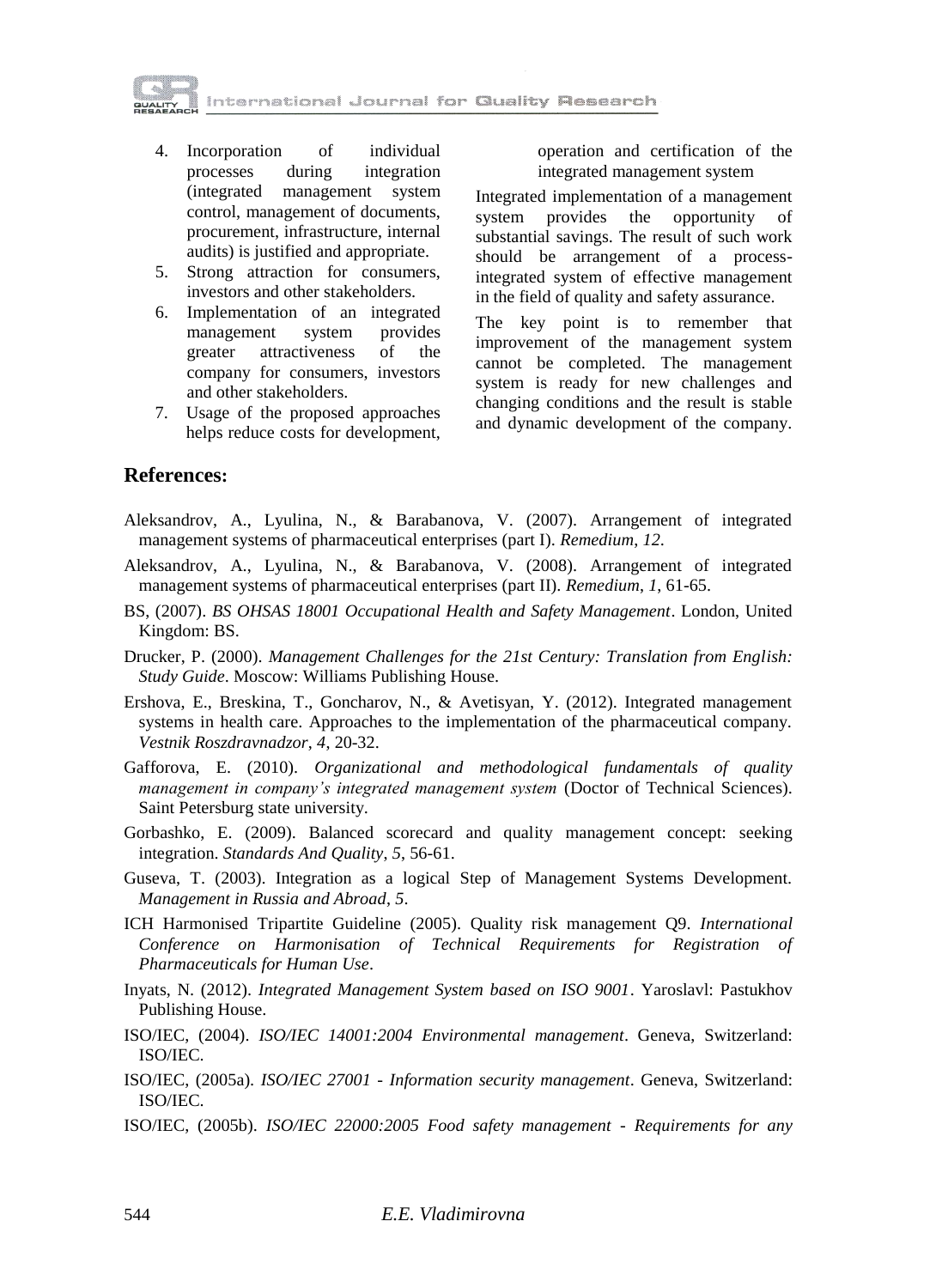*organization in the food chain*. Geneva, Switzerland: ISO/IEC.

- ISO/IEC, (2009). *ISO 31000:2009 Risk management - Principles and guidelines*. Geneva, Switzerland: ISO/IEC.
- ISO/IEC, (2010). *ISO 26000 - Social responsibility*. Geneva, Switzerland: ISO/IEC.
- Katanayeva, A., & Bubko, V. (2005). Timber enterprises Integrated Management System. *Business And Sustainable Forest Management*, *2*(8), 41-43.
- Levine, D., & Toffel, M. (2010). Quality Management and Job Quality: How the ISO 9001 Standard for Quality Management Systems Affects Employees and Employers. *Management Science*, *56*(6), 978-996. doi:10.1287/mnsc.1100.1159
- Malysheva, U., & Bobrovskiy, M. (2012). Information system architecture. *Vektor Nauki TGU*, *19*, 64-67.
- Ministry of Industry and Trade of Russia (2013). *Order of the Ministry of Industry and Trade of Russia No. 916*. Moscow: Ministry of Industry and Trade of Russia.
- Ministry of Industry and Trade of the Russian Federation (2010). *1. Development strategy of the pharmaceutical industry of the Russian Federation for the period up to 2020* (pp. 1-70). Moscow: Ministry of Industry and Trade of the Russian Federation.
- Mollah, A., Baseman, H., Long, M., & Rathore, A. (2014). A Practical Discussion of Risk Management for Manufacturing of Pharmaceutical Products. *PDA Journal Of Pharmaceutical Science And Technology*, *68*(3), 271-280. doi:10.5731/pdajpst.2014.00975
- Nowicki, P., Kafel, P., & Sikora, T. (2013). Selected requirements of integrated management systems based on PAS 99 specification. *International Journal for Quality Research*, *7*(1), 97- 105.
- SAI, (2007). *Social Accountability 8000 International Standard*. New York, USA: Social Accountability International (SAI).
- Serov, G. (2009). Management: safety, environmental protection, work (services) and product quality. *Pipeline Oil Transportation*, *4*, 40-43.
- Svitkin, M. (2004). Integrated Management System. *Standards And Quality*, *2*, 56-61.
- Tatarnikov, M. (2011). The Main Provisions of the Quality Management System. *Medical Aid Expertise and Quality*, *2*.
- Vasilevskaya, S. (2010). Implementation of approaches, practices, methods and tools in ISM. *Methods Of Quality Management*, *9*, 4-9.

**Ershova Elena Vladimirovna** Yaroslavl Pharmaceutical Factory Closed Joint-Stock Company, Rusia ershova.elena@mail.ru